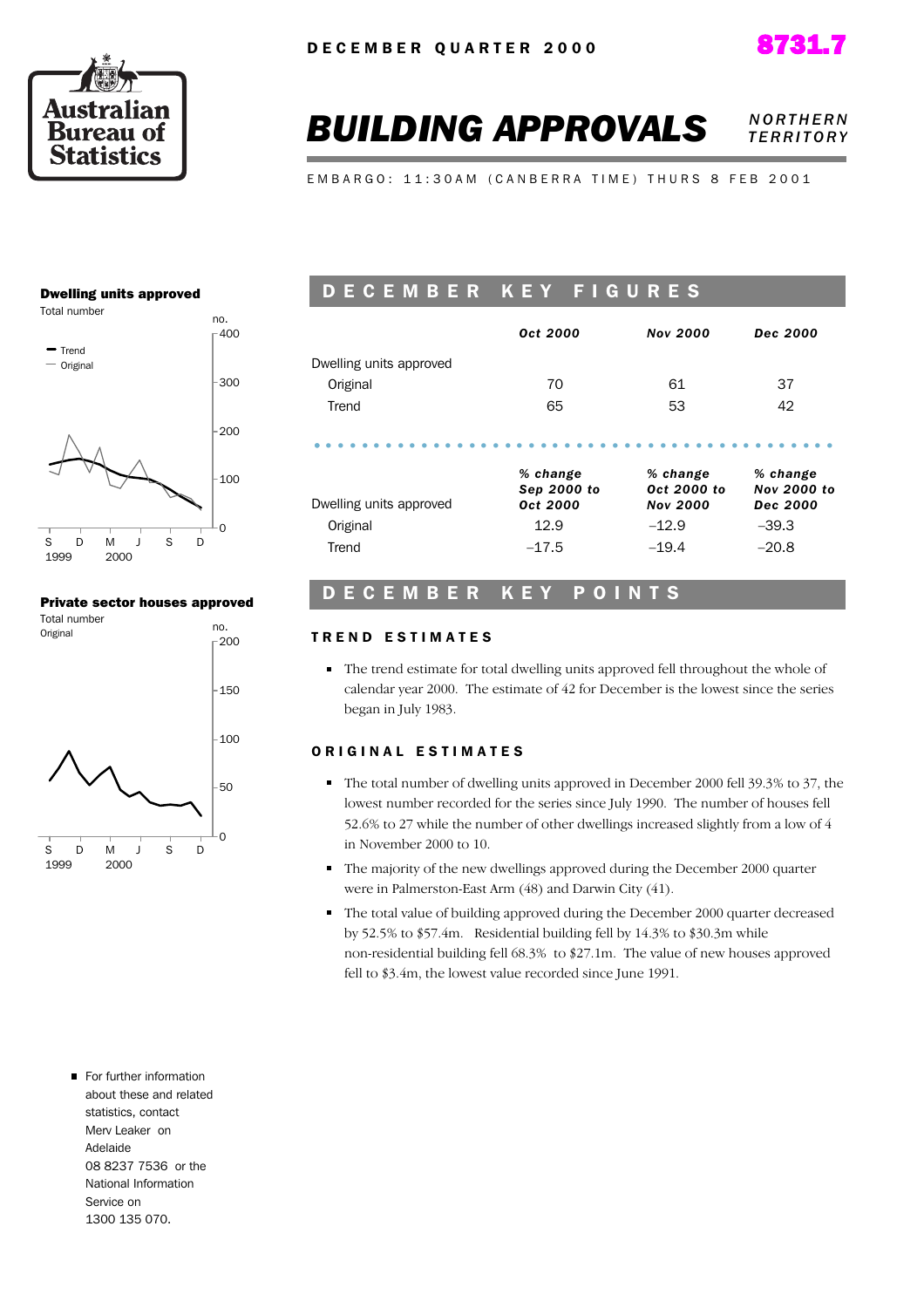# N O T E S

| FORTHCOMING ISSUES    | <b>ISSUE</b>                                                                                                                                                                                                                                                                  | <b>RELEASE DATE</b> |  |  |  |
|-----------------------|-------------------------------------------------------------------------------------------------------------------------------------------------------------------------------------------------------------------------------------------------------------------------------|---------------------|--|--|--|
|                       | March 2001                                                                                                                                                                                                                                                                    | 11 May 2001         |  |  |  |
|                       | June 2001                                                                                                                                                                                                                                                                     | 7 August 2001       |  |  |  |
|                       |                                                                                                                                                                                                                                                                               |                     |  |  |  |
| CHANGES IN THIS ISSUE | The Explanatory Notes (Pages 12-15) have been updated to include more information<br>about building approval values, including the treatment of the Goods and Services Tax<br>$(GST)$ .                                                                                       |                     |  |  |  |
| DATA NOTES            | There are no notes about the data for this issue.                                                                                                                                                                                                                             |                     |  |  |  |
|                       |                                                                                                                                                                                                                                                                               |                     |  |  |  |
| REVISIONS THIS MONTH  | There has been a decrease of \$6.4m in the value recorded for Educational buildings and<br>a corresponding \$6.4m increase in the value of Miscellaneous building when compared<br>with the data released in the November issue of Building Approvals, Australia<br>(8731.0). |                     |  |  |  |
|                       |                                                                                                                                                                                                                                                                               |                     |  |  |  |

ROBYN ELLIOTT Regional Director, Northern Territory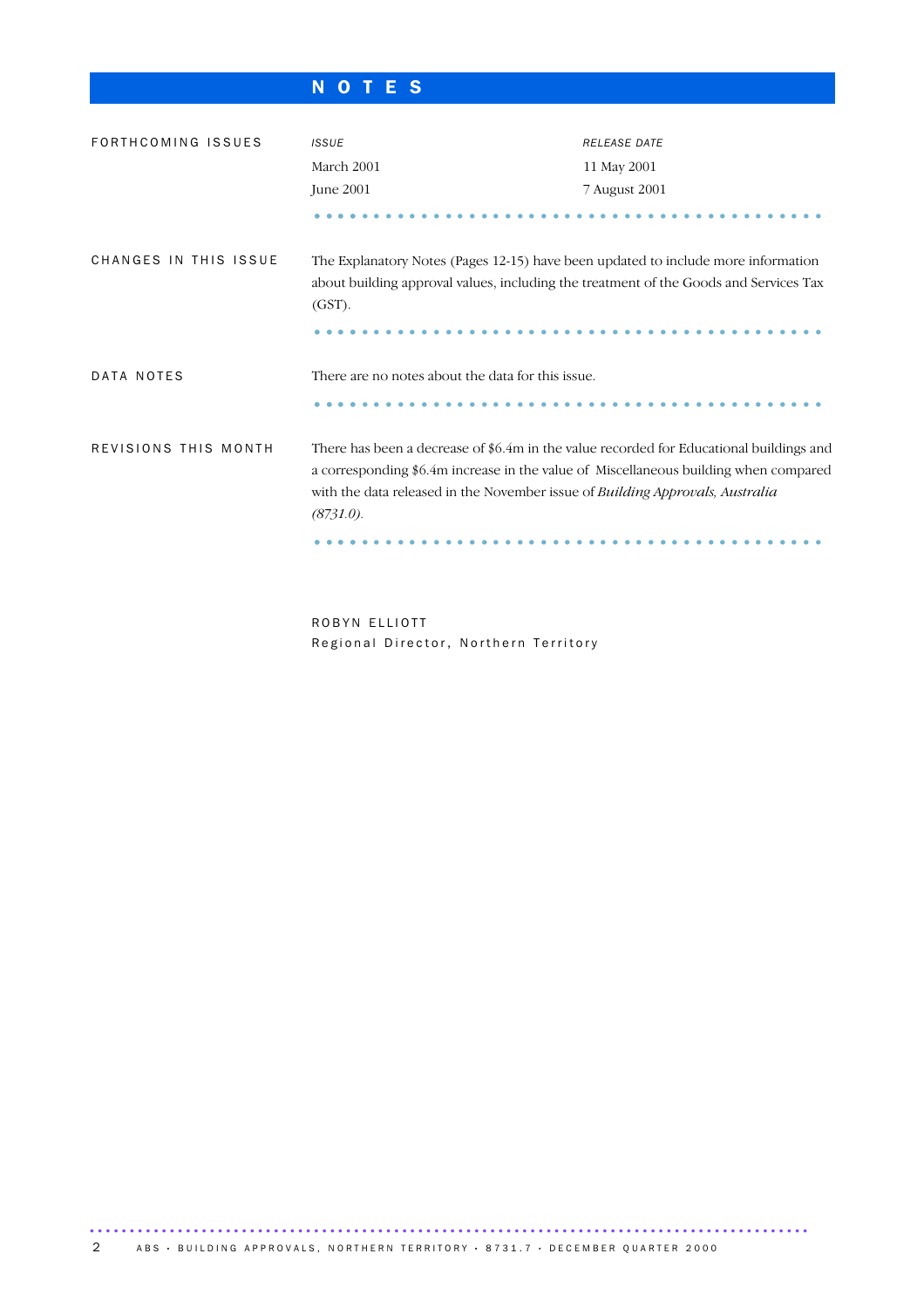

# <sup>1</sup> DWELLING UNITS APPROVED: Original and Trend .....................................................................

|                      | HOUSES            |                  |         |                   | OTHER DWELLINGS  |                |                   | TOTAL DWELLING UNITS |         |                |  |
|----------------------|-------------------|------------------|---------|-------------------|------------------|----------------|-------------------|----------------------|---------|----------------|--|
|                      | Private<br>sector | Public<br>sector | Total   | Private<br>sector | Public<br>sector | Total          | Private<br>sector | Public<br>sector     | Total   | Trend estimate |  |
| Period               | no.               | no.              | no.     | no.               | no.              | no.            | no.               | no.                  | no.     | no.            |  |
|                      |                   |                  |         |                   |                  |                |                   |                      |         |                |  |
| 1997-1998            | 946               | 308              | 1 2 5 4 | 883               | 81               | 964            | 1829              | 389                  | 2 2 1 8 | n.a.           |  |
| 1998-1999            | 1 0 1 4           | 513              | 1527    | 644               | 47               | 691            | 1658              | 560                  | 2 2 1 8 | n.a.           |  |
| 1999-2000            | 738               | 170              | 908     | 528               | 102              | 630            | 1 2 6 6           | 272                  | 1538    | n.a.           |  |
| 6 months to Dec 1999 | 416               | 93               | 509     | 282               | 46               | 328            | 698               | 139                  | 837     | n.a.           |  |
| 6 months to Dec 2000 | 187               | 81               | 268     | 109               | 40               | 149            | 296               | 121                  | 417     | n.a.           |  |
| 1999                 |                   |                  |         |                   |                  |                |                   |                      |         |                |  |
| October              | 70                | 28               | 98      | 6                 | 6                | 12             | 76                | 34                   | 110     | 136            |  |
| November             | 88                | 13               | 101     | 55                | 36               | 91             | 143               | 49                   | 192     | 141            |  |
| December             | 65                | 9                | 74      | 78                | $\overline{4}$   | 82             | 143               | 13                   | 156     | 142            |  |
| 2000                 |                   |                  |         |                   |                  |                |                   |                      |         |                |  |
| January              | 53                | 5                | 58      | 56                | 0                | 56             | 109               | 5                    | 114     | 139            |  |
| February             | 63                | 28               | 91      | 68                | 6                | 74             | 131               | 34                   | 165     | 130            |  |
| March                | 71                | 9                | 80      | 6                 | $\overline{2}$   | 8              | 77                | 11                   | 88      | 119            |  |
| April                | 48                | $\overline{7}$   | 55      | 26                | $\overline{2}$   | 28             | 74                | 9                    | 83      | 111            |  |
| May                  | 41                | 14               | 55      | 33                | 22               | 55             | 74                | 36                   | 110     | 106            |  |
| June                 | 46                | 14               | 60      | 57                | 24               | 81             | 103               | 38                   | 141     | 104            |  |
| July                 | 35                | 3                | 38      | 55                | 0                | 55             | 90                | 3                    | 93      | 100            |  |
| August               | 31                | 37               | 68      | 22                | 4                | 26             | 53                | 41                   | 94      | 92             |  |
| September            | 33                | 4                | 37      | 5                 | 20               | 25             | 38                | 24                   | 62      | 79             |  |
| October              | 32                | 9                | 41      | 21                | 8                | 29             | 53                | 17                   | 70      | 65             |  |
| November             | 35                | 22               | 57      | 4                 | 0                | $\overline{4}$ | 39                | 22                   | 61      | 53             |  |
| December             | 21                | 6                | 27      | $\overline{2}$    | 8                | 10             | 23                | 14                   | 37      | 42             |  |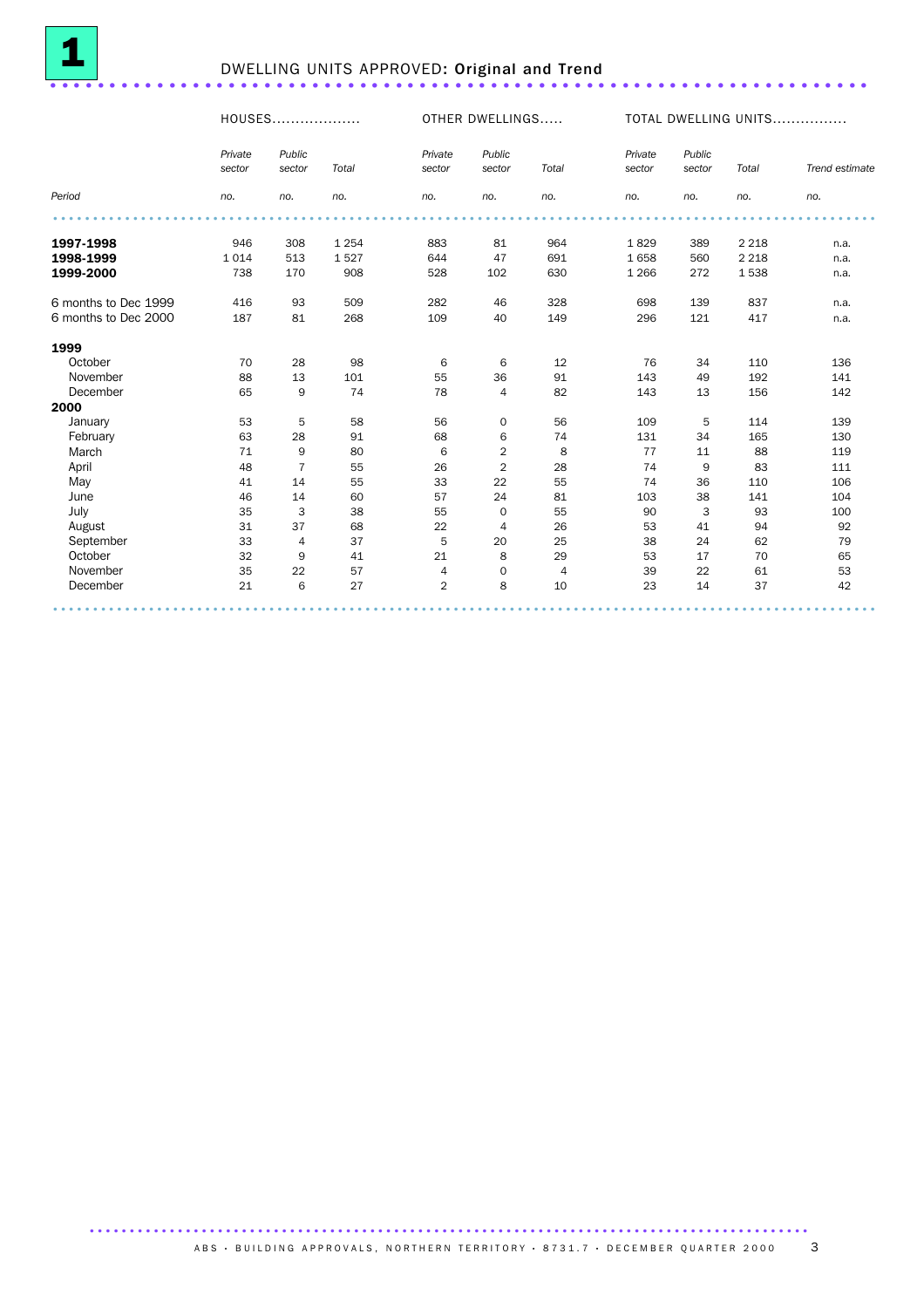

# <sup>2</sup> VALUE OF BUILDING APPROVED: Original .....................................................................

|                      |         |                     | Alterations &           |             |             |              |
|----------------------|---------|---------------------|-------------------------|-------------|-------------|--------------|
|                      |         | New other           | additions to            | Total       | Non-        |              |
|                      | New     | residential         | residential             | residential | residential | <b>Total</b> |
| Period               | houses  | building            | buildings(a)            | building    | building    | building     |
|                      |         |                     |                         |             |             |              |
|                      |         |                     | PRIVATE SECTOR (\$'000) |             |             |              |
| 1997-1998            | 120 218 | 101 354             | 19 630                  | 241 202     | 102 259     | 343 462      |
| 1998-1999            | 132 521 | 69 281              | 23 004                  | 224 806     | 94 0 20     | 318826       |
| 1999-2000            | 103 269 | 65 781              | 24 676                  | 193 725     | 68 309      | 262 035      |
| 6 months to Dec 1999 | 58 052  | 29 6 25             | 13 306                  | 100 983     | 31 538      | 132 521      |
| 6 months to Dec 2000 | 27 931  | 9879                | 9708                    | 47 518      | 32 7 24     | 80 242       |
| 1999                 |         |                     |                         |             |             |              |
| October              | 9 1 8 7 | 695                 | 1950                    | 11832       | 6664        | 18 4 96      |
| November             | 13 3 22 | 5 5 9 9             | 2 1 7 0                 | 21 091      | 8 4 5 1     | 29 542       |
| December             | 8 4 9 5 | 7077                | 2 5 4 3                 | 18 114      | 3 1 4 4     | 21 258       |
| 2000                 |         |                     |                         |             |             |              |
| January              | 8 1 6 3 | 7 7 6 5             | 1077                    | 17 005      | 8 9 0 5     | 25 910       |
| February             | 6741    | 7581                | 2 2 5 3                 | 16574       | 5 7 0 5     | 22 280       |
|                      | 9597    | 507                 | 1514                    | 11 618      | 5 5 3 4     | 17 152       |
| March                |         |                     |                         |             |             |              |
| April                | 6433    | 3720                | 2 2 2 1                 | 12 374      | 5 1 5 5     | 17 529       |
| May                  | 5971    | 4 4 1 3             | 2 3 9 0                 | 12 7 7 3    | 4 0 6 3     | 16836        |
| June                 | 8 3 1 2 | 12 170              | 1917                    | 22 398      | 7 4 0 9     | 29 807       |
| July                 | 4835    | 4 6 6 7             | 1 0 2 1                 | 10 523      | 3 6 18      | 14 14 1      |
| August               | 4865    | 1590                | 1 2 8 0                 | 7 7 3 5     | 2 3 4 2     | 10 0 77      |
| September            | 5 5 4 9 | 467                 | 1855                    | 7871        | 16 545      | 24 4 16      |
| October              | 5 7 2 4 | 2 6 3 0             | 1932                    | 10 286      | 2885        | 13 171       |
| November             | 4 4 7 4 | 525                 | 2 1 3 4                 | 7 1 3 3     | 3 1 7 4     | 10 307       |
| December             | 2 4 8 3 | 0                   | 1 4 8 6                 | 3970        | 4 1 6 0     | 8 1 3 0      |
|                      |         |                     |                         |             |             |              |
|                      |         |                     | PUBLIC SECTOR (\$'000)  |             |             |              |
| 1997-1998            | 43 637  | 8 2 2 4             | 8 1 3 7                 | 59 999      | 145 294     | 205 292      |
| 1998-1999            | 75832   | 4 6 2 4             | 7 5 6 9                 | 88 0 24     | 94 091      | 182 115      |
| 1999-2000            | 24 487  | 12 113              | 5 7 2 7                 | 42 327      | 71 336      | 113 663      |
| 6 months to Dec 1999 | 13 570  | 5999                | 2816                    | 22 3 85     | 36 132      | 58 517       |
| 6 months to Dec 2000 | 12 341  | 4 0 9 7             | 1757                    | 18 195      | 79 754      | 97949        |
|                      |         |                     |                         |             |             |              |
| 1999<br>October      | 3 7 3 8 | 712                 | 671                     | 5 1 2 1     | 4 1 4 9     | 9 2 7 0      |
|                      |         |                     |                         |             | 18 3 96     |              |
| November             | 1970    | 4557                | 180                     | 6707        |             | 25 102       |
| December             | 1 1 5 5 | 730                 | 893                     | 2 7 7 8     | 1 2 1 1     | 3989         |
| 2000                 |         |                     |                         |             |             |              |
| January              | 798     | $\mathsf{O}\xspace$ | $\mathsf O$             | 798         | 1 4 8 5     | 2 2 8 3      |
| February             | 4 3 4 4 | 781                 | 1 2 9 0                 | 6 4 1 5     | 5 0 8 5     | 11 500       |
| March                | 1 2 5 6 | 188                 | 80                      | 1524        | 9938        | 11 4 63      |
| April                | 1 0 0 5 | 198                 | 705                     | 1908        | 6466        | 8374         |
| May                  | 1800    | 2 1 4 7             | 437                     | 4 3 8 4     | 1 4 8 1     | 5865         |
| June                 | 1713    | 2800                | 400                     | 4913        | 10 748      | 15 661       |
| July                 | 213     | 0                   | 240                     | 452         | 855         | 1 3 0 7      |
| August               | 5 7 1 0 | 428                 | 50                      | 6 1 8 8     | 60 808      | 66 996       |
| September            | 640     | 1903                | 70                      | 2 6 1 3     | 1 2 3 4     | 3846         |
| October              | 1 2 3 5 | 846                 | 344                     | 2 4 2 6     | 3 4 7 2     | 5897         |
| November             | 3 6 4 0 | 0                   | 502                     | 4 1 4 1     | 7683        | 11825        |
| December             | 903     | 920                 | 552                     | 2 3 7 5     | 5 7 0 2     | 8077         |
|                      |         |                     |                         |             |             |              |

(a) Refer to Explanatory Notes paragraph 18.

4 ABS · BUILDING APPROVALS, NORTHERN TERRITORY · 8731.7 · DECEMBER QUARTER 2000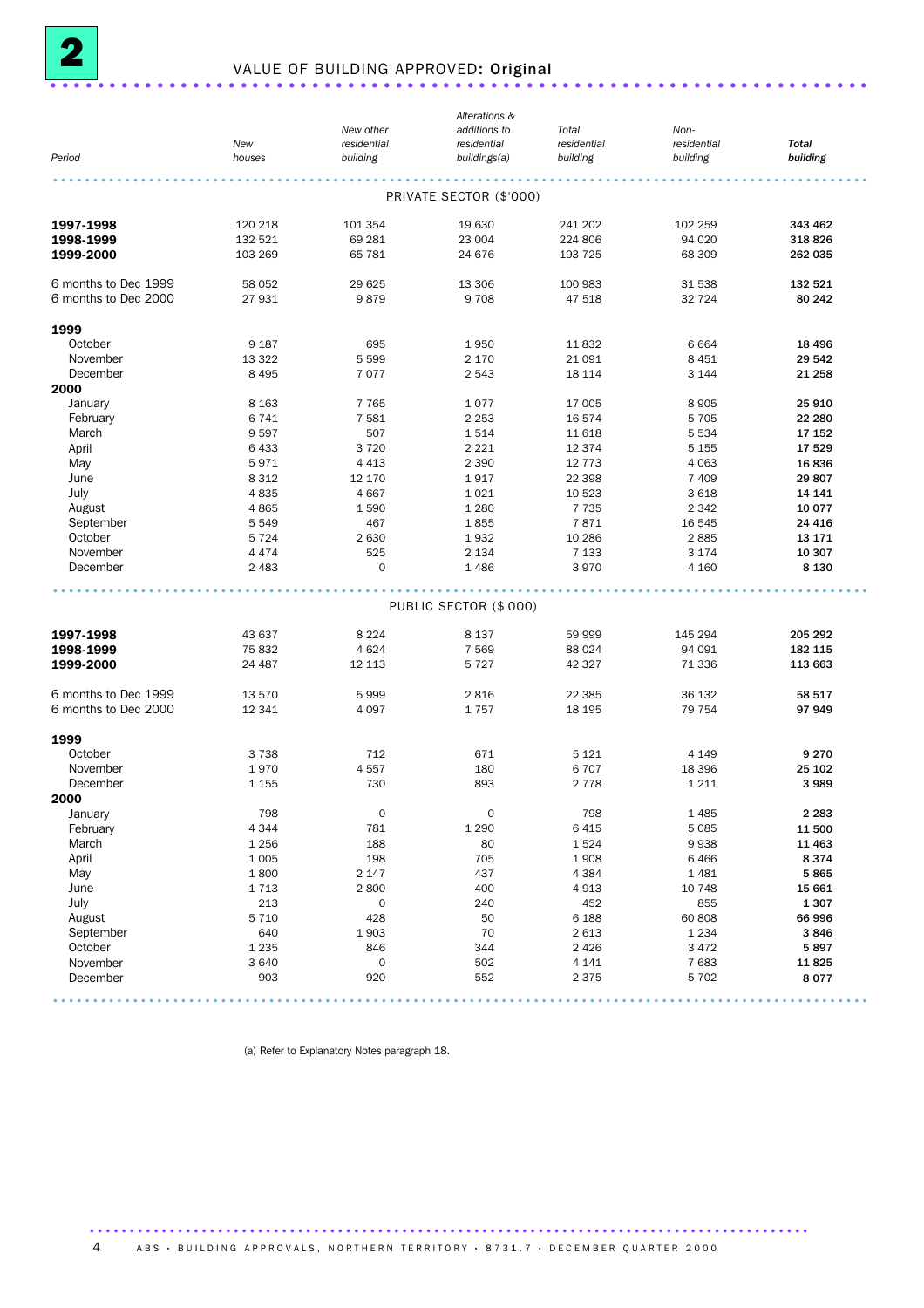

# 2 VALUE OF BUILDING APPROVED: Original *continued* .....................................................................

|                      |          |             | Alterations &  |             |             |              |
|----------------------|----------|-------------|----------------|-------------|-------------|--------------|
|                      |          | New other   | additions to   | Total       | Non-        |              |
|                      | New      | residential | residential    | residential | residential | <b>Total</b> |
| Period               | houses   | building    | buildings(a)   | building    | building    | building     |
|                      |          |             |                |             |             |              |
|                      |          |             | TOTAL (\$'000) |             |             |              |
| 1997-1998            | 163 855  | 109 578     | 27 768         | 301 201     | 247 553     | 548 754      |
| 1998-1999            | 208 353  | 73 905      | 30 572         | 312 831     | 188 110     | 500 941      |
| 1999-2000            | 127 756  | 77894       | 30 40 4        | 236 053     | 139 645     | 375 698      |
| 6 months to Dec 1999 | 71 622   | 35 624      | 16 121         | 123 368     | 67 670      | 191 038      |
| 6 months to Dec 2000 | 40 272   | 13976       | 11 4 65        | 65 712      | 112 478     | 178 190      |
| 1999                 |          |             |                |             |             |              |
| October              | 12 9 24  | 1 4 0 7     | 2622           | 16 953      | 10813       | 27 766       |
| November             | 15 2 9 2 | 10 156      | 2 3 5 0        | 27 797      | 26 847      | 54 644       |
| December             | 9649     | 7807        | 3 4 3 6        | 20 892      | 4 3 5 6     | 25 248       |
| 2000                 |          |             |                |             |             |              |
| January              | 8961     | 7 7 6 5     | 1077           | 17804       | 10 390      | 28 194       |
| February             | 11 085   | 8 3 6 2     | 3 5 4 3        | 22 989      | 10 791      | 33 7 7 9     |
| March                | 10854    | 695         | 1594           | 13 142      | 15 4 73     | 28 615       |
| April                | 7438     | 3 9 18      | 2926           | 14 28 1     | 11 621      | 25 903       |
| May                  | 7 7 7 2  | 6 5 6 0     | 2826           | 17 158      | 5 5 4 4     | 22 701       |
| June                 | 10 0 25  | 14 970      | 2 3 1 7        | 27 312      | 18 157      | 45 4 68      |
| July                 | 5048     | 4 6 6 7     | 1 2 6 1        | 10 976      | 4 4 7 3     | 15 4 48      |
| August               | 10 575   | 2018        | 1 3 2 9        | 13 9 22     | 63 150      | 77 073       |
| September            | 6 1 8 9  | 2 3 7 0     | 1925           | 10 483      | 17 779      | 28 26 2      |
| October              | 6960     | 3 4 7 6     | 2 2 7 6        | 12 7 12     | 6357        | 19 069       |
| November             | 8 1 1 4  | 525         | 2 6 3 6        | 11 275      | 10857       | 22 132       |
| December             | 3 3 8 7  | 920         | 2 0 3 8        | 6345        | 9862        | 16 207       |

(a) Refer to Explanatory Notes paragraph 18.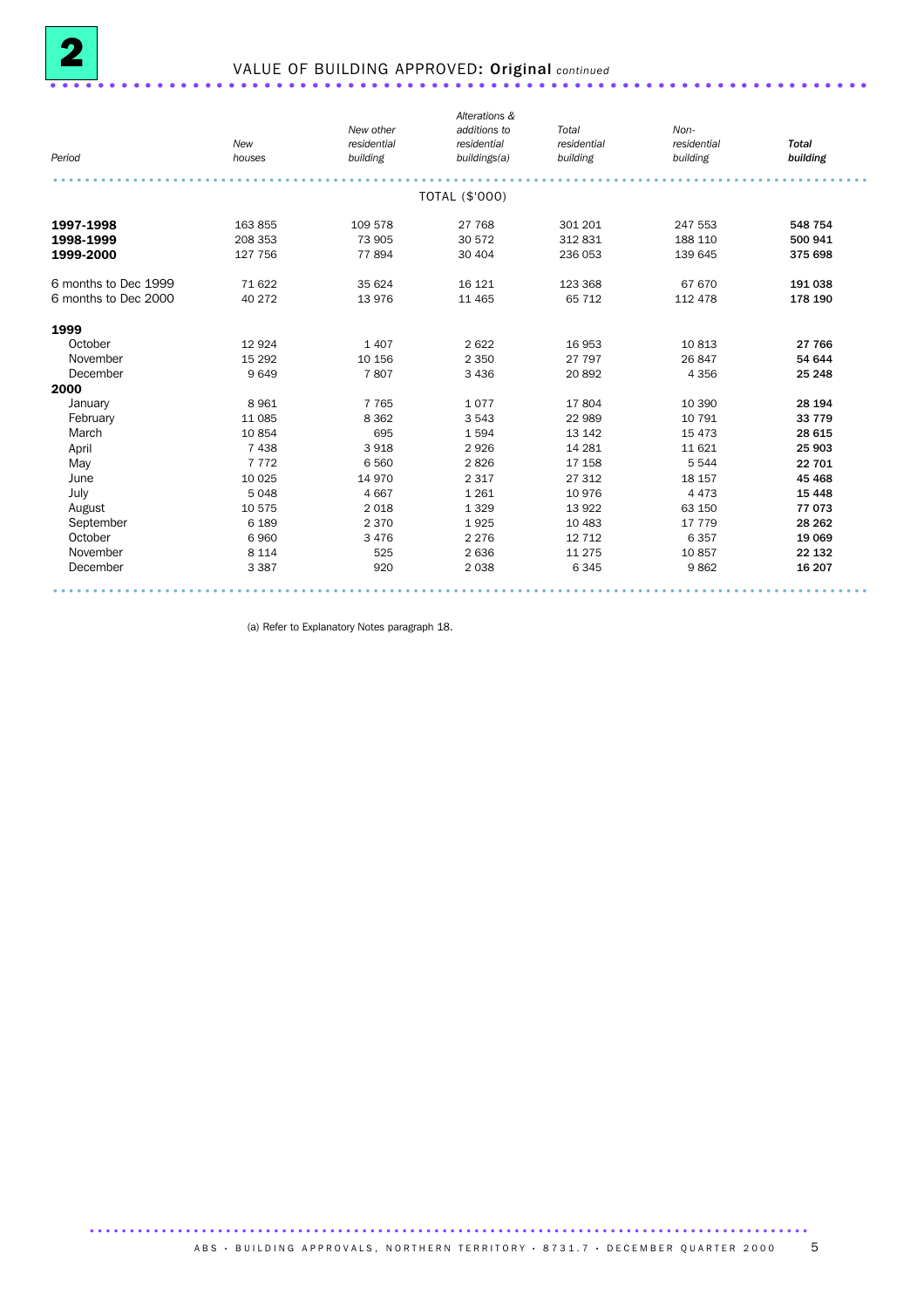

#### NEW OTHER RESIDENTIAL BUILDING ...................................................................

|           | New<br>houses      | townhouses, etc. of | Semi-detached row or terrace houses, |                   |                         |                     | Flats, units or apartments in a building of |                  | Total           | <b>Total new</b><br>residential<br>building |
|-----------|--------------------|---------------------|--------------------------------------|-------------------|-------------------------|---------------------|---------------------------------------------|------------------|-----------------|---------------------------------------------|
| Period    |                    | One storey          | Two or<br>more<br>storeys            | Total             | One or two<br>storeys   | Three<br>storeys    | Four or<br>more<br>storeys                  | Total            |                 |                                             |
|           |                    |                     |                                      |                   |                         |                     |                                             |                  |                 |                                             |
|           |                    |                     |                                      |                   | DWELLING UNITS (Number) |                     |                                             |                  |                 |                                             |
| 1997-1998 | 1 2 4 8            | 241                 | 155                                  | 396               | 170                     | 55                  | 335                                         | 560              | 956             | 2 2 0 4                                     |
| 1998-1999 | 1518               | 120                 | 36                                   | 156               | 154                     | 53                  | 319                                         | 526              | 682             | 2 2 0 0                                     |
| 1999-2000 | 903                | 187                 | 81                                   | 268               | 98                      | 40                  | 203                                         | 341              | 609             | 1512                                        |
|           |                    |                     |                                      |                   |                         |                     |                                             |                  |                 |                                             |
| 1999      |                    |                     |                                      |                   |                         |                     |                                             |                  |                 |                                             |
| October   | 98                 | 8                   | $\overline{2}$                       | 10                | $\overline{2}$          | $\mathbf 0$         | 0                                           | $\overline{2}$   | 12              | 110                                         |
| November  | 101                | 13                  | $\overline{4}$                       | 17                | 44                      | $\mathbf 0$         | 30                                          | 74               | 91              | 192                                         |
| December  | 73                 | 16                  | 11                                   | 27                | 0                       | $\mathbf 0$         | 39                                          | 39               | 66              | 139                                         |
| 2000      |                    |                     |                                      |                   |                         |                     |                                             |                  |                 |                                             |
| January   | 58                 | 9                   | 26                                   | 35                | $\mathbf 0$             | $\mathbf 0$         | 20                                          | 20               | 55              | 113                                         |
| February  | 91                 | 36                  | 14                                   | 50                | $\mathbf 0$             | $\mathbf 0$         | 24                                          | 24               | 74              | 165                                         |
| March     | 79                 | 4                   | $\overline{2}$                       | 6                 | $\overline{2}$          | 0                   | $\mathbf 0$                                 | $\overline{2}$   | 8               | 87                                          |
| April     | 55                 | 4                   | $\overline{2}$                       | 6                 | 0                       | 7                   | 12                                          | 19               | 25              | 80                                          |
| May       | 55                 | 36                  | 10                                   | 46                | 8                       | 0                   | $\mathsf{O}\xspace$                         | 8                | 54              | 109                                         |
| June      | 60                 | 24                  | $\overline{\mathbf{c}}$              | 26                | 17                      | 0                   | 38                                          | 55               | 81              | 141                                         |
| July      | 38                 | 6                   | $\mathbf 0$                          | 6                 | 26                      | 0                   | 21                                          | 47               | 53              | 91                                          |
| August    | 68                 | 26                  | 0                                    | 26                | $\mathbf 0$             | 0                   | 0                                           | 0                | 26              | 94                                          |
| September | 37                 | 22                  | $\overline{2}$                       | 24                | 0                       | $\mathbf 0$         | $\mathbf 0$                                 | 0                | 24              | 61                                          |
| October   | 41                 | 8                   | 12                                   | 20                | $\mathbf 0$             | 9                   | $\mathbf 0$                                 | 9                | 29              | 70                                          |
| November  | 57                 | $\overline{2}$      | $\mathbf 2$                          | 4                 | $\mathbf 0$             | 0                   | $\mathbf 0$                                 | 0                | $\overline{4}$  | 61                                          |
| December  | 26                 | 8                   | $\mathbf 0$                          | 8                 | $\mathbf 0$             | 0                   | $\mathbf 0$                                 | 0                | 8               | 34                                          |
|           |                    |                     |                                      |                   | VALUE (\$'000)          |                     |                                             |                  |                 |                                             |
|           |                    |                     |                                      |                   |                         |                     |                                             |                  |                 |                                             |
| 1997-1998 | 163 855            | 17 701              | 17 260                               | 34 960            | 14 903                  | 4945                | 54 770                                      | 74 618           | 109 578         | 273 433                                     |
| 1998-1999 | 208 353<br>127 755 | 9 7 5 0<br>17 399   | 5 6 6 0<br>12 548                    | 15 4 10<br>29 947 | 11 665<br>11 474        | 5 0 1 0<br>5072     | 41 820<br>31 401                            | 58 4 95<br>47947 | 73 905<br>77894 | 282 258<br>205 649                          |
| 1999-2000 |                    |                     |                                      |                   |                         |                     |                                             |                  |                 |                                             |
| 1999      |                    |                     |                                      |                   |                         |                     |                                             |                  |                 |                                             |
| October   | 12 9 24            | 907                 | 400                                  | 1 3 0 7           | 100                     | 0                   | 0                                           | 100              | 1 4 0 7         | 14 331                                      |
| November  | 15 2 9 2           | 1056                | 320                                  | 1376              | 5 100                   | 0                   | 3 6 8 0                                     | 8780             | 10 156          | 25 4 48                                     |
| December  | 9649               | 1 1 2 0             | 1585                                 | 2 7 0 5           | 0                       | 0                   | 5 1 0 2                                     | 5 1 0 2          | 7807            | 17456                                       |
| 2000      |                    |                     |                                      |                   |                         |                     |                                             |                  |                 |                                             |
| January   | 8 9 6 1            | 585                 | 4 300                                | 4885              | 0                       | $\mathsf{O}\xspace$ | 2880                                        | 2880             | 7765            | 16 7 26                                     |
| February  | 11 0 85            | 3672                | 1 2 5 1                              | 4923              | $\mathbf 0$             | 0                   | 3 4 3 9                                     | 3 4 3 9          | 8 3 6 2         | 19 4 46                                     |
| March     | 10 854             | 345                 | 250                                  | 595               | 100                     | 0                   | $\mathbf 0$                                 | 100              | 695             | 11 549                                      |
| April     | 7 4 3 8            | 348                 | 270                                  | 618               | 0                       | 1800                | 1 500                                       | 3 3 0 0          | 3918            | 11 356                                      |
| May       | 7772               | 3 7 1 0             | 2 3 8 0                              | 6 0 9 0           | 470                     | 0                   | $\mathbf 0$                                 | 470              | 6 5 6 0         | 14 3 31                                     |
| June      | 10 0 25            | 2800                | 520                                  | 3 3 2 0           | 1850                    | 0                   | 9800                                        | 11 650           | 14 970          | 24 995                                      |
| July      | 5 0 4 8            | 579                 | 0                                    | 579               | 2 2 4 8                 | 0                   | 1840                                        | 4 0 8 8          | 4 6 6 7         | 9 7 1 5                                     |
| August    | 10 575             | 2018                | $\mathbf 0$                          | 2 0 18            | 0                       | 0                   | 0                                           | $\mathbf 0$      | 2018            | 12 593                                      |
| September | 6 1 8 9            | 2 1 4 3             | 227                                  | 2 3 7 0           | 0                       | 0                   | 0                                           | $\mathbf 0$      | 2 3 7 0         | 8558                                        |
| October   | 6960               | 846                 | 1800                                 | 2646              | 0                       | 830                 | 0                                           | 830              | 3 4 7 6         | 10 4 36                                     |
| November  | 8 1 1 4            | 232                 | 293                                  | 525               | 0                       | $\mathbf 0$         | 0                                           | $\mathbf 0$      | 525             | 8639                                        |
| December  | 3 3 8 7            | 920                 | $\mathbf 0$                          | 920               | 0                       | $\mathbf 0$         | $\mathbf 0$                                 | $\mathbf 0$      | 920             | 4 3 0 7                                     |
|           |                    |                     |                                      |                   |                         |                     |                                             |                  |                 |                                             |

(a) See Glossary for definition.

6 ABS · BUILDING APPROVALS, NORTHERN TERRITORY · 8731.7 · DECEMBER QUARTER 2000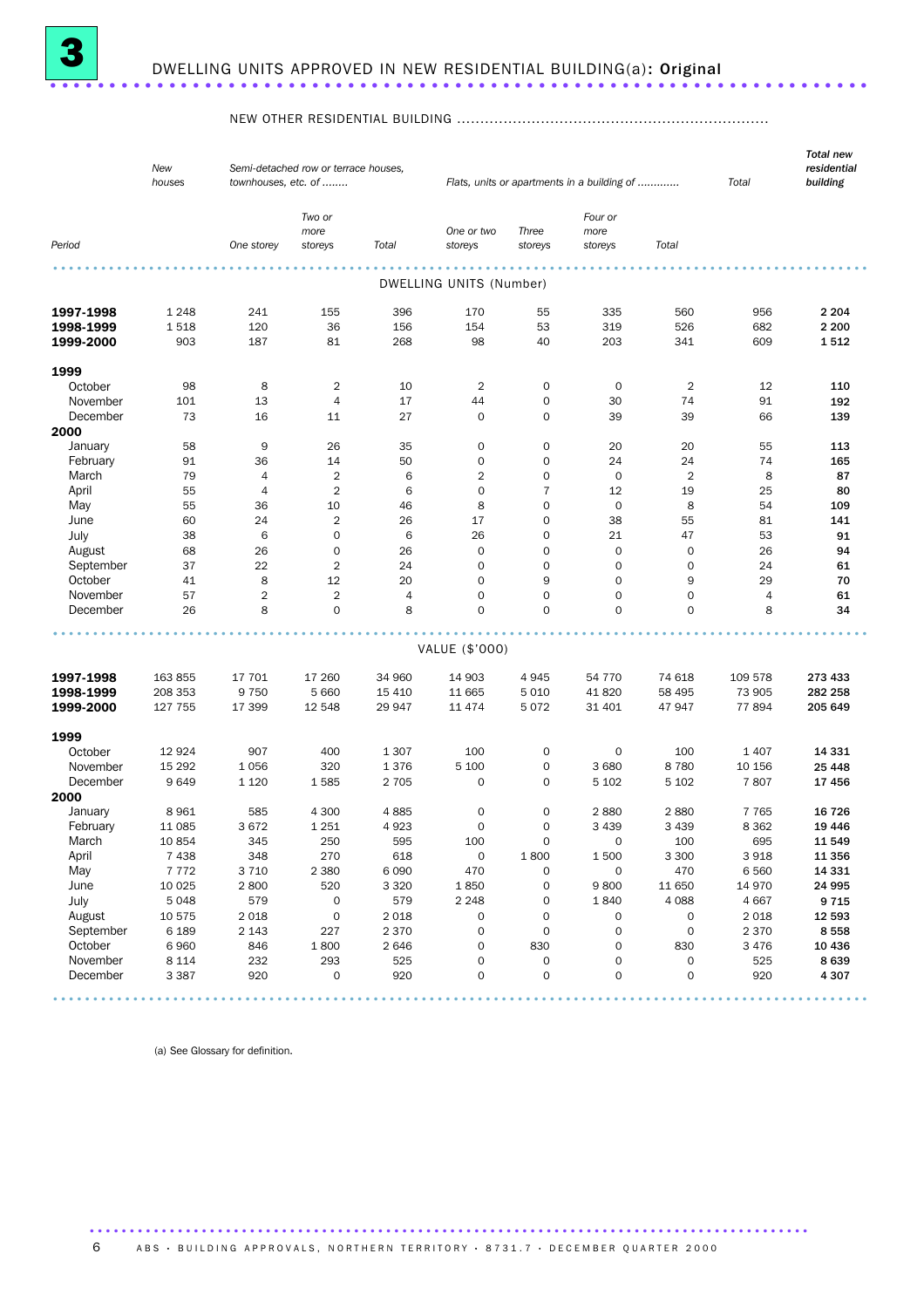

#### NEW OTHER RESIDENTIAL BUILDING.....................................................

|                                        | New<br>houses      |                                    | Semi-detached, row or terrace<br>houses, townhouses, etc of |                                    |                                            |                                    | Flats, units or apartments in a building of |                                    | Total                              | <b>Total new</b><br>residential<br>building |
|----------------------------------------|--------------------|------------------------------------|-------------------------------------------------------------|------------------------------------|--------------------------------------------|------------------------------------|---------------------------------------------|------------------------------------|------------------------------------|---------------------------------------------|
|                                        |                    | One                                | Two or more                                                 |                                    | One or                                     | Three                              | Four or more                                |                                    |                                    |                                             |
| <b>Statistical Area</b>                |                    | storey                             | storeys                                                     | Total                              | two storeys                                | storeys                            | storeys                                     | Total                              |                                    |                                             |
|                                        |                    |                                    |                                                             |                                    | .<br>DWELLING UNITS (Number)               |                                    |                                             |                                    |                                    |                                             |
| <b>NORTHERN TERRITORY</b>              | 124                | 18                                 | 14                                                          | 32                                 | 0                                          | 9                                  | $\mathbf 0$                                 | 9                                  | 41                                 | 165                                         |
| Darwin (SD)                            | 45                 | 18                                 | 14                                                          | 32                                 | 0                                          | 9                                  | $\mathbf 0$                                 | 9                                  | 41                                 | 86                                          |
| Darwin City (SSD)                      | 15                 | 0                                  | 14                                                          | 14                                 | $\mathbf 0$                                | 9                                  | 0                                           | 9                                  | 23                                 | 38                                          |
| Palmerston-East Arm (SSD)              | 30                 | 18                                 | $\mathbf 0$                                                 | 18                                 | 0                                          | $\mathbf 0$                        | $\mathbf 0$                                 | $\mathbf 0$                        | 18                                 | 48                                          |
| <b>Northern Territory Balance (SD)</b> | 79                 | 0                                  | 0                                                           | 0                                  | 0                                          | 0                                  | $\mathbf 0$                                 | 0                                  | 0                                  | 79                                          |
| Darwin Rural Areas (SSD)               | 27                 | 0                                  | 0                                                           | 0                                  | 0                                          | 0                                  | 0                                           | 0                                  | 0                                  | 27                                          |
| Bathurst-Melville (SSD)                | 11                 | 0                                  | $\mathbf 0$                                                 | $\mathbf 0$                        | $\mathbf 0$                                | $\mathbf 0$                        | $\mathbf 0$                                 | 0                                  | 0                                  | 11                                          |
| Alligator (SSD)                        | 10                 | 0                                  | $\mathbf 0$                                                 | $\mathbf 0$                        | $\mathbf 0$                                | $\mathbf 0$                        | $\mathsf{O}\xspace$                         | 0                                  | $\mathbf 0$                        | 10                                          |
| Daly (SSD)                             | $\mathbf 0$        | $\mathbf 0$                        | $\mathbf 0$                                                 | 0                                  | $\mathbf 0$                                | $\mathbf 0$                        | $\mathbf 0$                                 | $\mathbf 0$                        | $\mathbf 0$                        | $\mathbf 0$                                 |
| East Arnhem (SSD)                      | 4                  | 0                                  | $\mathbf 0$                                                 | $\mathbf 0$                        | $\mathbf 0$                                | 0                                  | 0                                           | 0                                  | 0                                  | $\overline{4}$                              |
| Lower Top End NT (SSD)                 | 15                 | 0                                  | 0                                                           | 0                                  | 0                                          | 0                                  | 0                                           | 0                                  | 0                                  | 15                                          |
| Katherine (T)                          | 5                  | $\mathbf 0$                        | 0                                                           | 0                                  | 0                                          | $\mathbf 0$                        | 0                                           | 0                                  | 0                                  | 5                                           |
| Barkly (SSD)                           | 0                  | 0                                  | 0                                                           | 0                                  | 0                                          | $\mathbf 0$                        | $\mathbf 0$                                 | 0                                  | 0                                  | 0                                           |
| Tennant Creek (T)                      | $\mathbf 0$        | $\mathbf 0$                        | $\mathbf 0$                                                 | $\mathbf{O}$                       | $\mathbf 0$                                | $\mathbf 0$                        | $\mathbf 0$                                 | $\mathbf 0$                        | $\Omega$                           | $\mathbf 0$                                 |
|                                        |                    |                                    |                                                             |                                    |                                            |                                    |                                             |                                    |                                    |                                             |
| Central NT (SSD)<br>Alice Springs (T)  | 12<br>10           | 0<br>$\mathbf 0$                   | $\mathbf 0$<br>$\mathbf 0$                                  | 0<br>$\mathbf{O}$                  | 0<br>$\mathbf 0$                           | $\mathbf 0$<br>$\mathbf 0$         | 0<br>$\mathbf 0$                            | 0<br>$\mathbf 0$                   | 0<br>$\mathbf 0$                   | 12<br>10                                    |
|                                        |                    |                                    |                                                             |                                    |                                            |                                    |                                             |                                    |                                    |                                             |
|                                        |                    |                                    |                                                             | VALUE (\$'000)                     |                                            |                                    |                                             |                                    |                                    |                                             |
| <b>NORTHERN TERRITORY</b>              | 18 4 60            | 1998                               | 2 0 9 3                                                     | 4 0 9 1                            | 0                                          | 830                                | 0                                           | 830                                | 4921                               | 23 381                                      |
| Darwin (SD)                            | 8 2 9 7            | 1998                               | 2 0 9 3                                                     | 4 0 9 1                            | 0                                          | 830                                | 0                                           | 830                                | 4921                               | 13 2 19                                     |
| Darwin City (SSD)                      | 4 1 7 0            | 0                                  | 2 0 9 3                                                     | 2 0 9 3                            | $\mathbf 0$                                | 830                                | $\mathbf 0$                                 | 830                                | 2923                               | 7 0 9 3                                     |
| Palmerston-East Arm (SSD)              | 4 1 2 8            | 1998                               | 0                                                           | 1998                               | $\mathbf 0$                                | $\mathbf 0$                        | $\mathbf 0$                                 | $\mathbf 0$                        | 1998                               | 6 1 2 6                                     |
| <b>Northern Territory Balance (SD)</b> | 10 163             | 0                                  | 0                                                           | 0                                  | 0                                          | 0                                  | 0                                           | 0                                  | 0                                  | 10 163                                      |
| Darwin Rural Areas (SSD)               | 2618               | 0                                  | 0                                                           | 0                                  | 0                                          | 0                                  | 0                                           | 0                                  | 0                                  | 2 6 18                                      |
| Bathurst-Melville (SSD)                | 1848               | 0                                  | $\mathbf 0$                                                 | 0                                  | $\mathbf 0$                                | $\mathbf 0$                        | $\mathbf 0$                                 | 0                                  | 0                                  | 1848                                        |
| Alligator (SSD)                        | 1690               | 0                                  | $\mathbf 0$                                                 | $\mathbf 0$                        | $\mathbf 0$                                | $\mathbf 0$                        | $\mathbf 0$                                 | $\mathbf 0$                        | 0                                  | 1690                                        |
| Daly (SSD)                             | 0                  | $\mathbf 0$                        | $\mathbf 0$                                                 | 0                                  | $\mathbf 0$                                | $\mathbf 0$                        | $\mathbf 0$                                 | 0                                  | 0                                  | $\mathbf 0$                                 |
| East Arnhem (SSD)                      | 687                | $\mathsf{O}\xspace$                | $\mathbf 0$                                                 | $\mathsf{O}\xspace$                | $\mathsf{O}\xspace$                        | $\mathsf{O}\xspace$                | $\mathsf{O}\xspace$                         | $\mathsf{O}\xspace$                | $\mathsf O$                        | 687                                         |
| Lower Top End NT (SSD)                 | 2073               | $\mathsf{O}\xspace$                | $\mathsf{O}\xspace$                                         | $\mathsf{O}\xspace$                | $\mathsf{O}\xspace$                        | $\mathsf{O}\xspace$                | 0                                           | $\mathbf 0$                        | $\mathsf{O}\xspace$                | 2073                                        |
| Katherine (T)                          | 507                | $\mathbf 0$                        | $\mathbf 0$                                                 | $\mathbf 0$                        | $\mathbf 0$                                | $\mathbf 0$                        | $\mathsf{O}\xspace$                         | $\mathbf 0$                        | $\mathbf 0$                        | 507                                         |
| Barkly (SSD)                           | 0                  | $\mathsf{O}\xspace$                | 0                                                           | $\mathbf 0$                        | 0                                          | $\mathsf{O}\xspace$                | 0                                           | 0                                  | 0                                  | 0                                           |
| Tennant Creek (T)                      | $\mathbf 0$        | $\mathbf 0$                        | $\mathbf 0$                                                 | $\mathsf O$                        | $\mathbf 0$                                | $\mathbf 0$                        | $\mathbf 0$                                 | $\mathbf 0$                        | $\mathbf 0$                        | $\mathbf 0$                                 |
|                                        |                    |                                    |                                                             |                                    |                                            |                                    |                                             |                                    |                                    |                                             |
| Central NT (SSD)<br>Alice Springs (T)  | 1 2 4 8<br>1 0 3 0 | $\mathbf 0$<br>$\mathsf{O}\xspace$ | $\mathsf{O}\xspace$<br>$\mathsf{O}\xspace$                  | $\mathsf{O}\xspace$<br>$\mathbf 0$ | $\mathsf{O}\xspace$<br>$\mathsf{O}\xspace$ | $\mathsf{O}\xspace$<br>$\mathbf 0$ | 0<br>$\mathsf{O}\xspace$                    | $\mathbf 0$<br>$\mathsf{O}\xspace$ | $\mathsf{O}\xspace$<br>$\mathbf 0$ | 1 2 4 8<br>1 0 3 0                          |
|                                        |                    |                                    |                                                             |                                    |                                            |                                    |                                             |                                    |                                    |                                             |

(a) See Glossary for definition.

A B S · BUILDING APPROVALS, NORTHERN TERRITORY · 8731.7 · DECEMBER QUARTER 2000 7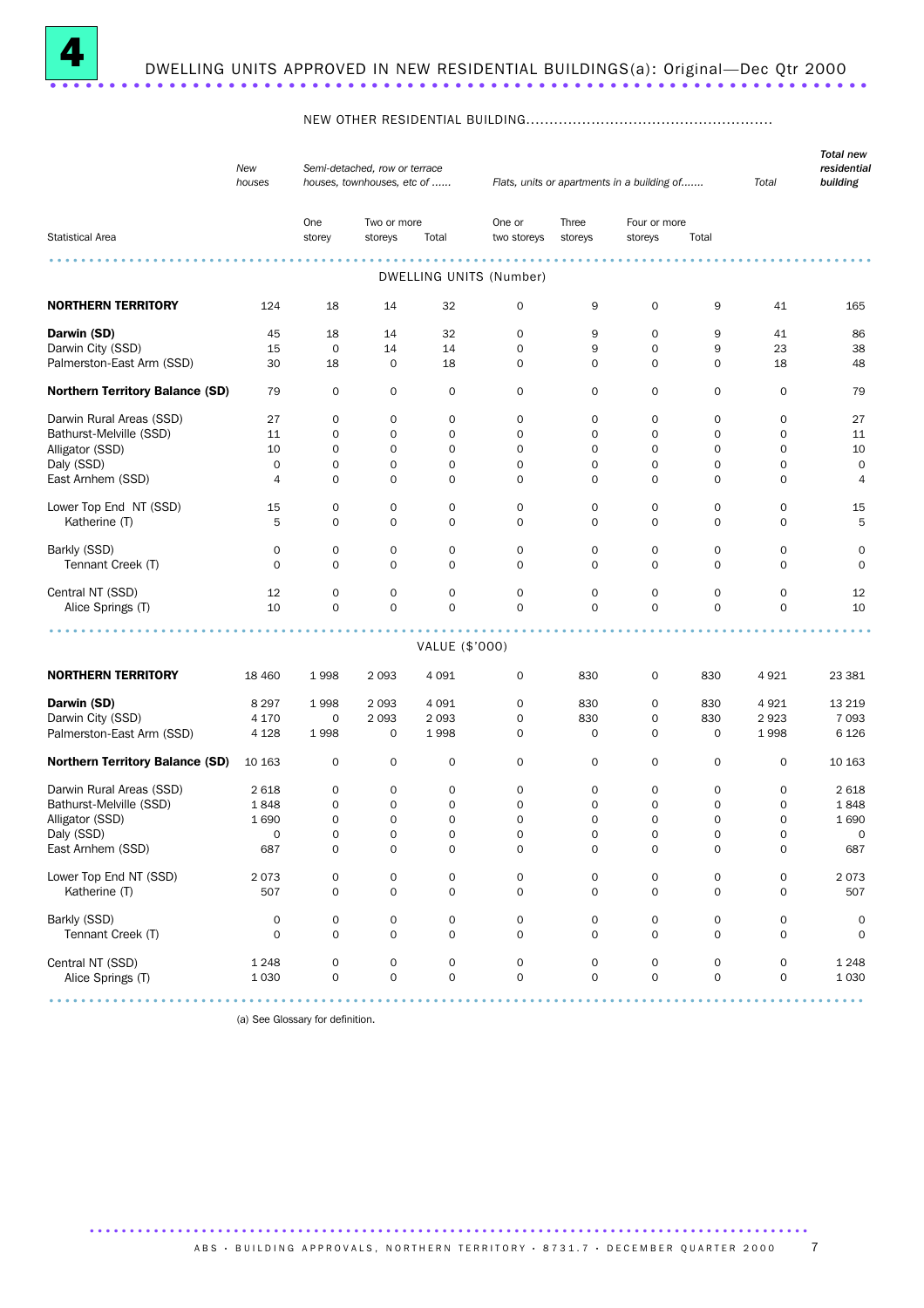| Period    | New<br>houses | New other<br>residential<br>building | New<br>residential<br>building | Alterations and<br>additions to<br>residential<br>buildings(b) | Total<br>residential<br>building | Non-<br>residential<br>building | <b>Total</b><br>building |
|-----------|---------------|--------------------------------------|--------------------------------|----------------------------------------------------------------|----------------------------------|---------------------------------|--------------------------|
|           |               |                                      | ORIGINAL (\$ million)          |                                                                |                                  |                                 |                          |
| 1997-1998 | 164.5         | 111.6                                | 275.4                          | 27.8                                                           | 303.5                            | 243.9                           | 548.3                    |
| 1998-1999 | 208.3         | 73.9                                 | 282.2                          | 30.6                                                           | 312.8                            | 188.1                           | 501.0                    |
| 1999-2000 | 124.1         | 75.5                                 | 199.6                          | 29.6                                                           | 229.2                            | 139.7                           | 368.9                    |
| 1999      |               |                                      |                                |                                                                |                                  |                                 |                          |
| June      | 46.9          | 21.9                                 | 68.8                           | 6.9                                                            | 75.7                             | 26.1                            | 101.6                    |
| September | 33.1          | 16.2                                 | 49.3                           | 7.6                                                            | 56.9                             | 25.7                            | 82.6                     |
| December  | 36.9          | 19.3                                 | 56.2                           | 8.2                                                            | 64.4                             | 42.0                            | 106.4                    |
| 2000      |               |                                      |                                |                                                                |                                  |                                 |                          |
| March     | 29.8          | 16.2                                 | 46.0                           | 6.0                                                            | 52.0                             | 36.7                            | 88.7                     |
| June      | 24.3          | 23.8                                 | 48.1                           | 7.8                                                            | 55.9                             | 35.3                            | 91.2                     |
| September | 19.3          | 8.2                                  | 27.5                           | 4.0                                                            | 31.4                             | 85.3                            | 116.7                    |
|           |               |                                      |                                | ORIGINAL (% change from preceding quarter)                     |                                  |                                 |                          |
| 1999      |               |                                      |                                |                                                                |                                  |                                 |                          |
| June      | 6.6           | 64.7                                 | 20.1                           | $-1.4$                                                         | 17.7                             | $-35.1$                         | $-2.9$                   |
| September | $-29.4$       | $-26.0$                              | $-28.3$                        | 10.1                                                           | $-24.8$                          | $-1.5$                          | $-18.7$                  |
| December  | 11.5          | 19.1                                 | 14.0                           | 7.9                                                            | 13.2                             | 63.4                            | 28.8                     |
| 2000      |               |                                      |                                |                                                                |                                  |                                 |                          |
| March     | $-19.2$       | $-16.1$                              | $-18.1$                        | $-26.8$                                                        | $-19.3$                          | $-12.6$                         | $-16.6$                  |
| June      | $-18.5$       | 46.9                                 | 4.6                            | 30.0                                                           | 7.5                              | $-3.8$                          | 2.8                      |
| September | $-20.6$       | $-65.5$                              | $-42.8$                        | $-48.7$                                                        | $-43.8$                          | 141.6                           | 28.0                     |

(a) Reference year for chain volume measures is 1998-99. (b) Refer to Explanatory Notes paragraph 18.Refer to Explanatory Notes paragraphs 21-22.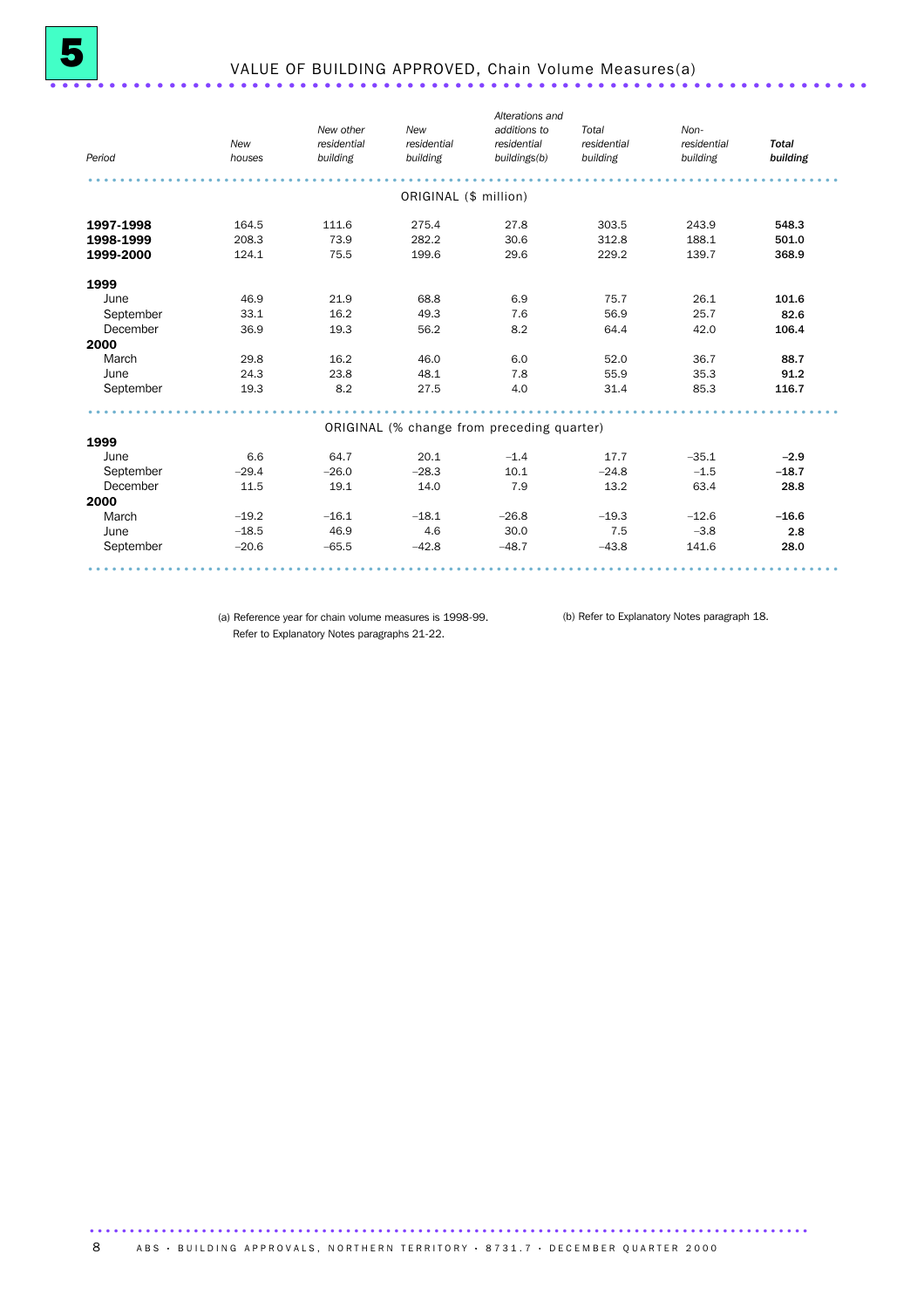

# **6** VALUE OF NON-RESIDENTIAL BUILDING APPROVED: Original ........................

|                        | Hotels, motels<br>and other short  |                  |                            |                     | Other                      |                            |                            |                               | Entertainment              |                    | Total non-              |
|------------------------|------------------------------------|------------------|----------------------------|---------------------|----------------------------|----------------------------|----------------------------|-------------------------------|----------------------------|--------------------|-------------------------|
|                        | term accomm-<br>odation            | Shops            | Factories                  | Offices             | business<br>premises       | Educational                | Religious                  | Health                        | and<br>recreational        | Miscellan-<br>eous | residential<br>building |
| Period                 | \$'000                             | \$'000           | \$'000                     | \$'000              | \$'000                     | \$'000                     | \$'000                     | \$'000                        | \$'000                     | \$7000             | \$'000                  |
|                        |                                    |                  |                            |                     |                            | PRIVATE SECTOR             |                            |                               |                            |                    |                         |
| 1997-1998              | 780                                | 39 603           | 5 5 0 2                    | 13 2 48             | 22 841                     | 2 6 2 6                    | 721                        | 486                           | 12 502                     | 3 951              | 102 259                 |
| 1998-1999              | 12 551                             | 12 172           | 6 2 2 3                    | 13 103              | 19 217                     | 3 1 3 4                    | 351                        | 1934                          | 21 6 26                    | 3 7 0 9            | 94 020                  |
| 1999-2000              | 4 2 8 5                            | 14 901           | 1 2 7 7                    | 11 142              | 23 011                     | 3919                       | 1278                       | 55                            | 3622                       | 4821               | 68 309                  |
| 1999                   |                                    |                  |                            |                     |                            |                            |                            |                               |                            |                    |                         |
| December               | $\mathbf 0$                        | 400              | 130                        | 278                 | 1966                       | 320                        | 50                         | 0                             | $\mathbf 0$                | $\mathbf 0$        | 3 1 4 4                 |
| 2000<br>January        | 0                                  | 3 3 1 7          | 302                        | 1955                | 1576                       | $\mathbf 0$                | $\mathbf 0$                | 0                             | 55                         | 1700               | 8 9 0 5                 |
| February               | 1 0 2 0                            | 560              | $\mathbf 0$                | 380                 | 2 5 0 6                    | $\mathbf 0$                | 500                        | $\mathbf 0$                   | $\mathbf 0$                | 739                | 5 7 0 5                 |
| March                  | $\mathbf 0$                        | 711              | 330                        | 2527                | 1867                       | $\mathbf 0$                | 0                          | 0                             | $\mathbf 0$                | 100                | 5 5 3 4                 |
| April                  | $\mathsf{O}\xspace$                | 1 0 0 7          | $\mathbf 0$                | 501                 | 2047                       | $\mathbf 0$                | $\mathbf 0$                | 55                            | 650                        | 895                | 5 1 5 5                 |
| May                    | $\mathsf{O}\xspace$                | 1693             | $\mathbf 0$                | 1 0 0 5             | 1 1 6 5                    | $\mathbf 0$                | $\overline{O}$             | $\mathbf 0$                   | $\mathbf 0$                | 200                | 4 0 63                  |
| June<br>July           | 160<br>$\mathbf 0$                 | 1896<br>1 2 9 7  | 250<br>$\mathbf 0$         | 753<br>215          | 2 5 4 2<br>2 0 0 4         | $\mathbf 0$<br>$\mathbf 0$ | $\mathbf 0$<br>$\mathbf 0$ | $\mathbf 0$<br>$\overline{0}$ | 1 0 5 7<br>$\mathbf 0$     | 750<br>102         | 7 4 0 9<br>3 6 18       |
| August                 | 700                                | 872              | 0                          | 205                 | 165                        | $\mathbf 0$                | $\overline{0}$             | $\mathbf 0$                   | 100                        | 300                | 2 3 4 2                 |
| September              | $\mathsf{O}\xspace$                | 7651             | $\mathbf 0$                | 3 1 3 0             | 5 0 0 8                    | 220                        | 300                        | 236                           | $\mathsf{O}\xspace$        | $\mathbf 0$        | 16 545                  |
| October                | $\mathbf 0$                        | 400              | 0                          | 305                 | 1890                       | 290                        | 0                          | $\mathbf 0$                   | $\mathbf 0$                | $\mathbf 0$        | 2885                    |
| November               | $\mathbf 0$                        | 211              | 432                        | 668                 | 413                        | $\mathbf 0$                | 0                          | 250                           | $\mathbf 0$                | 1 200              | 3 1 7 4                 |
| December               | $\mathbf 0$                        | $\mathbf 0$      | $\mathbf 0$                | 545                 | 3 3 1 5                    | $\mathbf 0$                | $\mathbf 0$                | $\overline{O}$                | 60                         | 240                | 4 1 6 0                 |
|                        |                                    |                  |                            |                     |                            | PUBLIC SECTOR              |                            |                               |                            |                    |                         |
|                        |                                    |                  |                            |                     |                            |                            |                            |                               |                            |                    |                         |
| 1997-1998<br>1998-1999 | $\mathbf 0$<br>143                 | 414<br>620       | 80<br>264                  | 29879<br>26 581     | 41 150<br>10 244           | 24 048<br>11 617           | 0<br>$\mathbf 0$           | 1 603<br>21 182               | 3850<br>1 2 5 8            | 44 270<br>22 181   | 145 294<br>94 091       |
| 1999-2000              | $\mathbf 0$                        | 918              | 66                         | 4874                | 7675                       | 19 4 81                    | $\mathbf 0$                | 10 968                        | 2 2 9 6                    | 25 0 58            | 71 336                  |
|                        |                                    |                  |                            |                     |                            |                            |                            |                               |                            |                    |                         |
| 1999                   |                                    |                  |                            |                     |                            |                            |                            |                               |                            |                    |                         |
| December               | $\mathbf 0$                        | $\mathbf 0$      | $\mathsf O$                | $\mathbf 0$         | $\mathsf{O}$               | 951                        | $\mathbf 0$                | 0                             | $\mathsf{O}\xspace$        | 260                | 1 2 1 1                 |
| 2000<br>January        | 0                                  | 350              | $\mathbf 0$                | $\mathbf 0$         | $\mathbf 0$                | 1 1 3 5                    | $\mathsf{O}\xspace$        | $\mathbf 0$                   | $\mathbf 0$                | $\mathbf 0$        | 1485                    |
| February               | 0                                  | 568              | $\mathbf 0$                | 1 3 9 0             | 760                        | 300                        | $\mathbf 0$                | $\mathbf 0$                   | 869                        | 1 1 9 9            | 5 0 8 5                 |
| March                  | $\mathbf 0$                        | $\mathbf 0$      | 0                          | 120                 | $\mathbf 0$                | 9 2 7 9                    | $\mathbf 0$                | 258                           | $\mathbf 0$                | 282                | 9938                    |
| April                  | $\mathsf{O}\xspace$                | 0                | 66                         | $\mathbf 0$         | 5 4 8 9                    | $\mathbf 0$                | $\mathbf 0$                | 817                           | $\mathbf 0$                | 95                 | 6466                    |
| May                    | $\mathbf 0$                        | 0                | $\mathbf 0$                | 171                 | 806                        | $\mathbf 0$                | $\mathbf 0$                | 215                           | 52                         | 236                | 1481                    |
| June<br>July           | $\mathbf 0$<br>$\mathsf{O}\xspace$ | 0<br>0           | $\mathbf 0$<br>$\mathbf 0$ | 329<br>350          | $\mathbf 0$<br>$\mathbf 0$ | 1 4 8 7<br>505             | 0<br>$\mathbf 0$           | 7 7 3 6<br>0                  | 940<br>$\mathsf{O}\xspace$ | 256<br>$\mathbf 0$ | 10 748<br>855           |
| August                 | $\mathbf 0$                        | $\Omega$         | $\Omega$                   | 93                  | 107                        | 750                        | $\Omega$                   | 59 784                        | $\mathbf 0$                | 74                 | 60 808                  |
| September              | $\mathsf{O}\xspace$                | 270              | $\mathsf{O}\xspace$        | $\mathsf{O}\xspace$ | 50                         | 425                        | 0                          | 253                           | 99                         | 137                | 1 2 3 4                 |
| October                | $\mathbf 0$                        | $\mathbf 0$      | 0                          | 1 2 8 8             | $\mathsf{O}$               | 1 0 3 9                    | 0                          | 0                             | $\mathbf 0$                | 1 1 4 4            | 3 4 7 2                 |
| November               | 0                                  | $\mathsf O$      | 0                          | 208                 | $\mathbf 0$                | 210                        | 0                          | 403                           | $\mathbf 0$                | 6862               | 7683                    |
| December               | $\mathbf 0$                        | 0                | 0                          | 196                 | 164                        | 98                         | 0                          | 4 3 6 0                       | $\mathbf 0$                | 884                | 5 7 0 2                 |
|                        |                                    |                  |                            |                     |                            | <b>TOTAL</b>               |                            |                               |                            |                    |                         |
|                        |                                    |                  |                            |                     |                            |                            |                            |                               |                            |                    |                         |
| 1997-1998<br>1998-1999 | 780<br>12 694                      | 40 017<br>12 792 | 5 5 8 2<br>6487            | 43 1 26<br>39 685   | 63 991<br>29 4 61          | 26 674<br>14 751           | 721<br>351                 | 2 0 9 0<br>23 116             | 16 351<br>22 884           | 48 221<br>25 890   | 247 553<br>188 110      |
| 1999-2000              | 4 2 8 5                            | 15818            | 1 3 4 3                    | 16 016              | 30 686                     | 23 399                     | 1 2 7 8                    | 11 0 23                       | 5918                       | 29879              | 139 645                 |
| 1999                   |                                    |                  |                            |                     |                            |                            |                            |                               |                            |                    |                         |
| December               | $\mathsf O$                        | 400              | 130                        | 278                 | 1966                       | 1271                       | 50                         | 0                             | $\mathbf 0$                | 260                | 4 3 5 6                 |
| 2000                   |                                    |                  |                            |                     |                            |                            |                            |                               |                            |                    |                         |
| January                | 0                                  | 3 6 6 7          | 302                        | 1955                | 1576                       | 1 1 3 5                    | $\mathbf 0$                | 0                             | 55                         | 1700               | 10 390                  |
| February               | 1 0 2 0                            | 1 1 2 8          | $\mathsf{O}\xspace$        | 1770                | 3 2 6 6                    | 300<br>9 2 7 9             | 500                        | $\mathsf{O}\xspace$           | 869                        | 1938               | 10 791                  |
| March<br>April         | $\mathbf 0$<br>0                   | 711<br>1 0 0 7   | 330<br>66                  | 2647<br>501         | 1867<br>7 5 3 6            | $\mathsf{O}\xspace$        | 0<br>0                     | 258<br>872                    | $\mathsf{O}\xspace$<br>650 | 382<br>990         | 15 4 73<br>11 621       |
| May                    | $\mathsf{O}\xspace$                | 1693             | $\mathbf 0$                | 1 1 7 6             | 1971                       | $\mathsf{O}\xspace$        | 0                          | 215                           | 52                         | 436                | 5 5 4 4                 |
| June                   | 160                                | 1896             | 250                        | 1 0 8 2             | 2 5 4 2                    | 1 4 8 7                    | $\mathsf{O}\xspace$        | 7 7 3 6                       | 1997                       | 1 0 0 6            | 18 157                  |
| July                   | $\mathsf O$                        | 1 2 9 7          | $\mathsf{O}\xspace$        | 565                 | 2 0 0 4                    | 505                        | $\mathsf{O}\xspace$        | $\mathbf 0$                   | $\mathbf 0$                | 102                | 4 4 7 3                 |
| August                 | 700                                | 872              | 0                          | 298                 | 272                        | 750                        | $\mathbf 0$                | 59 784                        | 100                        | 374                | 63 150                  |
| September              | $\mathsf{O}\xspace$                | 7921             | $\mathsf O$                | 3 1 3 0             | 5 0 5 8                    | 645                        | 300                        | 489                           | 99                         | 137                | 17 779                  |
| October<br>November    | 0<br>0                             | 400<br>211       | 0<br>432                   | 1593<br>876         | 1890<br>413                | 1 3 2 9<br>210             | 0<br>0                     | $\mathsf O$<br>653            | $\mathbf 0$<br>0           | 1 1 4 4<br>8 0 6 2 | 6 3 5 7<br>10857        |
| December               | 0                                  | $\mathsf O$      | 0                          | 741                 | 3 4 7 9                    | 98                         | 0                          | 4 3 6 0                       | 60                         | 1 1 2 4            | 9862                    |
|                        |                                    |                  |                            |                     |                            |                            |                            |                               |                            |                    |                         |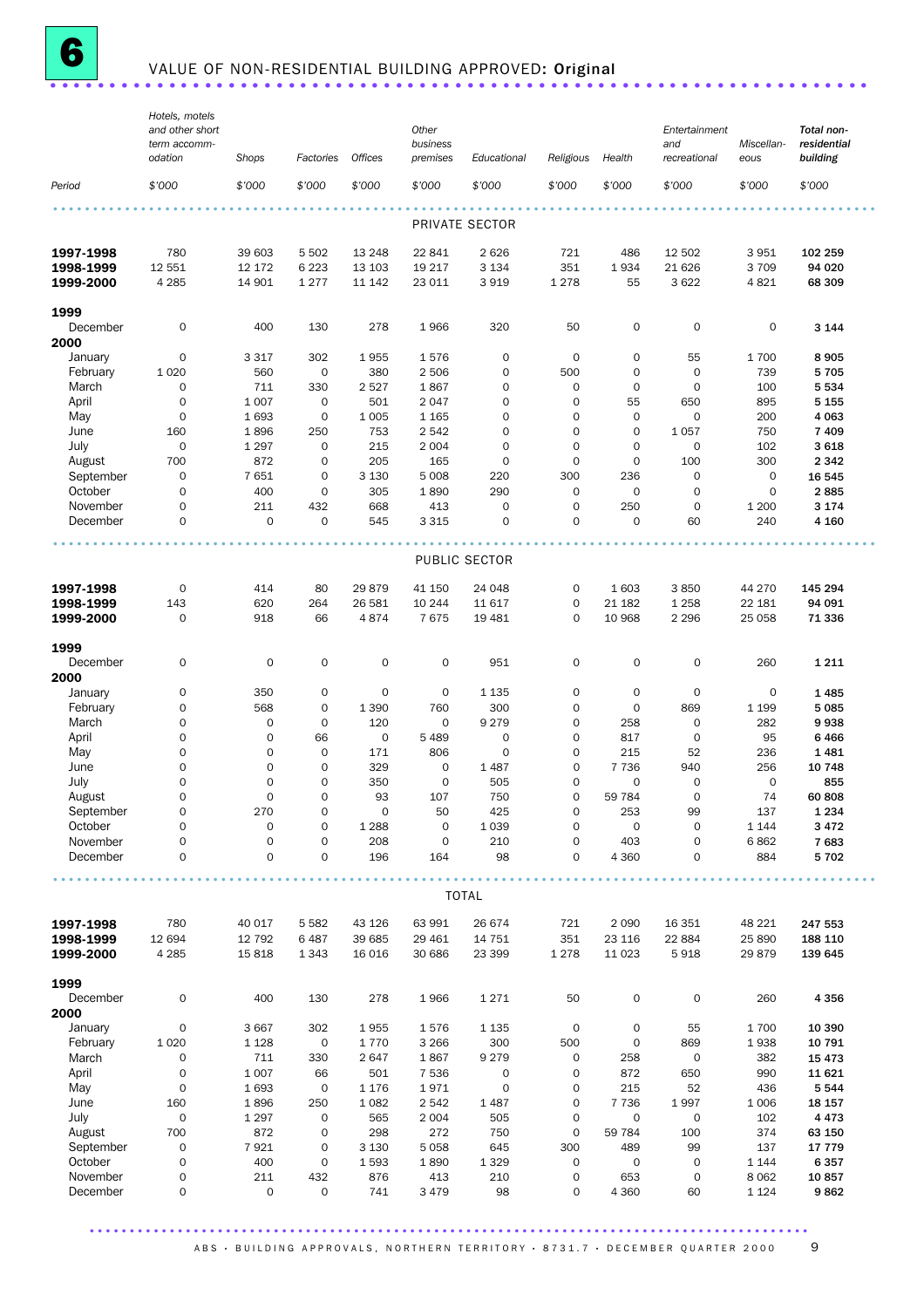

DWELLINGS (no.)............... VALUE (\$'000)................................................................

|                                        | New                     | New other<br>residential | Total               | New              | New other<br>residential | Alterations<br>and additions<br>to residential | Total<br>residential | Non-<br>residential | <b>Total</b>                                                                                                    |
|----------------------------------------|-------------------------|--------------------------|---------------------|------------------|--------------------------|------------------------------------------------|----------------------|---------------------|-----------------------------------------------------------------------------------------------------------------|
| <b>Statistical Area</b>                | houses                  | building                 | dwellings(a)        | houses           | building                 | buildings(b)                                   | buildings            | building            | building                                                                                                        |
|                                        |                         |                          |                     | PRIVATE SECTOR   |                          |                                                |                      |                     | $\begin{array}{cccccccccccccc} \bullet & \bullet & \bullet & \bullet & \bullet & \bullet & \bullet \end{array}$ |
| <b>NORTHERN TERRITORY</b>              | 87                      | 25                       | 115                 | 12 682           | 3 1 5 5                  | 5 5 5 2                                        | 21 3 8 9             | 10 219              | 31 608                                                                                                          |
| Darwin (SD)                            | 41                      | 25                       | 69                  | 7848             | 3 1 5 5                  | 3 1 1 3                                        | 14 116               | 7814                | 21929                                                                                                           |
| Darwin City (SSD)                      | 11                      | 23                       | 37                  | 3720             | 2923                     | 2 5 2 5                                        | 9 1 6 8              | 6 2 6 1             | 15 4 29                                                                                                         |
| Palmerston-East Arm (SSD)              | 30                      | $\overline{c}$           | 32                  | 4 1 28           | 232                      | 588                                            | 4948                 | 1553                | 6 501                                                                                                           |
| <b>Northern Territory Balance (SD)</b> | 46                      | $\mathbf 0$              | 46                  | 4 8 3 4          | 0                        | 2 4 3 9                                        | 7 2 7 4              | 2 4 0 5             | 9679                                                                                                            |
| Darwin Rural Areas (SSD)               | 27                      | 0                        | 27                  | 2 618            | 0                        | 1466                                           | 4084                 | 545                 | 4629                                                                                                            |
| Bathurst-Melville (SSD)                | 0                       | 0                        | 0                   | 0                | 0                        | 0                                              | 0                    | 0                   | 0                                                                                                               |
| Alligator (SSD)                        | 1                       | 0                        | $\mathbf{1}$        | 186              | $\mathcal{O}$            | 177                                            | 363                  | $\mathcal{O}$       | 363                                                                                                             |
| Daly (SSD)                             | 0                       | 0                        | 0                   | 0                | 0                        | 0                                              | 0                    | 0                   | 0                                                                                                               |
| East Arnhem (SSD)                      | 0                       | 0                        | $\mathcal{O}$       | $\mathcal{O}$    | $\mathcal{O}$            | $\overline{O}$                                 | 0                    | $\mathcal{O}$       | $\overline{O}$                                                                                                  |
| Lower Top End NT (SSD)                 | 8                       | 0                        | 8                   | 1 001            | $\mathcal{O}$            | 330                                            | 1 3 3 1              | 1 560               | 2891                                                                                                            |
| Katherine (T)                          | 4                       | 0                        | 4                   | 357              | $\mathbf 0$              | 330                                            | 687                  | 1560                | 2 2 4 7                                                                                                         |
| Barkly (SSD)                           | $\mathcal{O}$           | 0                        | 0                   | $\boldsymbol{0}$ | 0                        | 17                                             | 17                   | 0                   | 17                                                                                                              |
| Tennant Creek (T)                      | $\mathbf 0$             | 0                        | $\mathbf 0$         | $\mathbf 0$      | 0                        | 17                                             | 17                   | 0                   | 17                                                                                                              |
| Central NT (SSD)                       | 10                      | 0                        | 10                  | 1030             | 0                        | 450                                            | 1480                 | 300                 | 1780                                                                                                            |
| Alice Springs (T)                      | 10                      | $\mathbf 0$              | 10                  | 1 0 3 0          | 0                        | 450                                            | 1 4 8 0              | 240                 | 1720                                                                                                            |
|                                        |                         |                          |                     |                  |                          |                                                |                      |                     |                                                                                                                 |
|                                        |                         |                          |                     | PUBLIC SECTOR    |                          |                                                |                      |                     |                                                                                                                 |
| <b>NORTHERN TERRITORY</b>              | 37                      | 16                       | 53                  | 5 7 7 8          | 1766                     | 1 3 9 7                                        | 8942                 | 16857               | 25 799                                                                                                          |
| Darwin (SD)                            | 4                       | 16                       | 20                  | 450              | 1766                     | 15                                             | 2 2 3 1              | 12 209              | 14 440                                                                                                          |
| Darwin City (SSD)                      | 4                       | 0                        | 4                   | 450              | 0                        | 15                                             | 465                  | 7 5 6 1             | 8026                                                                                                            |
| Palmerston-East Arm (SSD)              | 0                       | 16                       | 16                  | 0                | 1766                     | $\overline{O}$                                 | 1766                 | 4648                | 6414                                                                                                            |
| <b>Northern Territory Balance (SD)</b> | 33                      | 0                        | 33                  | 5 3 2 9          | 0                        | 1 3 8 2                                        | 6711                 | 4648                | 11 359                                                                                                          |
| Darwin Rural Areas (SSD)               | 0                       | 0                        | 0                   | 0                | 0                        | 0                                              | 0                    | 0                   | 0                                                                                                               |
| Bathurst-Melville (SSD)                | 11                      | 0                        | 11                  | 1848             | 0                        | 169                                            | 2017                 | 0                   | 2017                                                                                                            |
| Alligator (SSD)                        | 9                       | 0                        | 9                   | 1 504            | 0                        | 0                                              | 1504                 | 700                 | 2 2 0 4                                                                                                         |
| Daly (SSD)                             | 0                       | 0                        | 0                   | 0                | 0                        | 165                                            | 165                  | 116                 | 281                                                                                                             |
| East Arnhem (SSD)                      | $\overline{4}$          | 0                        | 4                   | 687              | 0                        | 179                                            | 866                  | 332                 | 1 1 9 8                                                                                                         |
| Lower Top End NT (SSD)                 | $\overline{7}$          | 0                        | $\overline{7}$      | 1072             | 0                        | 798                                            | 1869                 | 919                 | 2788                                                                                                            |
| Katherine (I)                          | 1                       | 0                        | 1                   | 150              | 0                        | 318                                            | 468                  | 769                 | 1 2 3 6                                                                                                         |
|                                        |                         |                          |                     |                  |                          |                                                |                      |                     |                                                                                                                 |
| Barkly (SSD)                           | $\cal O$                | 0                        | 0                   | 0                | 0                        | 0                                              | ${\cal O}$           | 103                 | 103                                                                                                             |
| Tennant Creek (T)                      | $\mathbf 0$             | 0                        | $\mathsf{O}\xspace$ | $\mathbf 0$      | $\mathbf 0$              | $\mathbf 0$                                    | $\mathbf 0$          | 103                 | 103                                                                                                             |
| Central NT (SSD)                       | $\overline{\mathbf{c}}$ | 0                        | $\overline{c}$      | 218              | 0                        | 72                                             | 290                  | 2478                | 2 7 6 8                                                                                                         |
| Alice Springs (T)                      | $\mathbf 0$             | 0                        | $\mathbf 0$         | $\mathbf 0$      | $\mathsf{O}\xspace$      | $\mathbf 0$                                    | $\mathbf 0$          | 1414                | 1414                                                                                                            |
|                                        |                         |                          |                     |                  |                          |                                                |                      |                     |                                                                                                                 |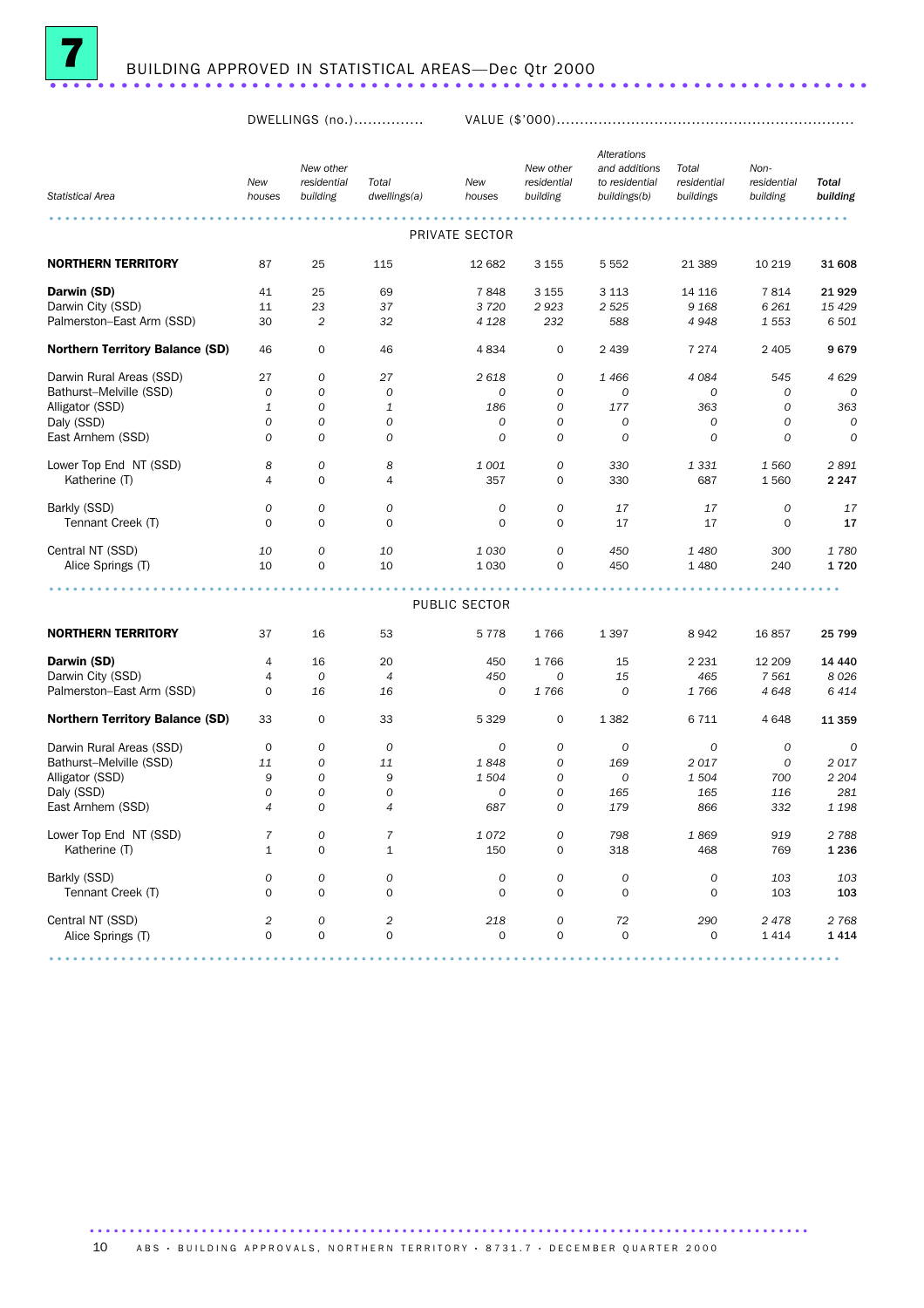

DWELLINGS (no.)................. VALUE (\$'000)....................................................................

| <b>Statistical Area</b>                | <b>New</b><br>houses | New other<br>residential<br>building | Total<br>dwellings(a) | New<br>houses | New other<br>residential<br>building | <b>Alterations</b><br>and additions<br>to residential<br>buildings(b) | Total<br>residential<br>buildings | Non-<br>residential<br>building | <b>Total</b><br>building |
|----------------------------------------|----------------------|--------------------------------------|-----------------------|---------------|--------------------------------------|-----------------------------------------------------------------------|-----------------------------------|---------------------------------|--------------------------|
|                                        |                      |                                      |                       |               |                                      |                                                                       |                                   |                                 |                          |
|                                        |                      |                                      |                       | <b>TOTAL</b>  |                                      |                                                                       |                                   |                                 |                          |
| <b>NORTHERN TERRITORY</b>              | 124                  | 41                                   | 168                   | 18 460        | 4 9 2 1                              | 6950                                                                  | 30 331                            | 27 076                          | 57 407                   |
| Darwin (SD)                            | 45                   | 41                                   | 89                    | 8 2 9 7       | 4 9 2 1                              | 3 1 2 8                                                               | 16 347                            | 20 023                          | 36 369                   |
| Darwin City (SSD)                      | 15                   | 23                                   | 41                    | 4 170         | 2923                                 | 2 5 4 0                                                               | 9632                              | 13822                           | 23 4 54                  |
| Palmerston-East Arm (SSD)              | 30                   | 18                                   | 48                    | 4 1 28        | 1998                                 | 588                                                                   | 6 7 1 4                           | 6 201                           | 12915                    |
| <b>Northern Territory Balance (SD)</b> | 79                   | $\mathbf 0$                          | 79                    | 10 163        | $\mathbf 0$                          | 3822                                                                  | 13 985                            | 7 0 5 3                         | 21 038                   |
| Darwin Rural Areas (SSD)               | 27                   | 0                                    | 27                    | 2618          | 0                                    | 1466                                                                  | 4 0 8 4                           | 545                             | 4629                     |
| Bathurst-Melville (SSD)                | 11                   | 0                                    | 11                    | 1848          | 0                                    | 169                                                                   | 2017                              | 0                               | 2017                     |
| Alligator (SSD)                        | 10                   | 0                                    | 10                    | 1690          | 0                                    | 177                                                                   | 1867                              | 700                             | 2 5 6 7                  |
| Daly (SSD)                             | 0                    | $\boldsymbol{0}$                     | 0                     | 0             | 0                                    | 165                                                                   | 165                               | 116                             | 281                      |
| East Arnhem (SSD)                      | $\overline{4}$       | 0                                    | $\overline{4}$        | 687           | 0                                    | 179                                                                   | 866                               | 332                             | 1 1 9 8                  |
| Lower Top End NT (SSD)                 | 15                   | 0                                    | 15                    | 2073          | 0                                    | 1 1 2 8                                                               | 3 200                             | 2479                            | 5679                     |
| Katherine (T)                          | 5                    | 0                                    | 5                     | 507           | 0                                    | 648                                                                   | 1 1 5 5                           | 2 3 2 9                         | 3 4 8 4                  |
| Barkly (SSD)                           | 0                    | $\boldsymbol{0}$                     | 0                     | 0             | 0                                    | 17                                                                    | 17                                | 103                             | 120                      |
| Tennant Creek (T)                      | $\mathbf 0$          | $\mathbf 0$                          | $\circ$               | $\Omega$      | $\mathbf 0$                          | 17                                                                    | 17                                | 103                             | 120                      |
| Central NT (SSD)                       | 12                   | 0                                    | 12                    | 1 2 4 8       | 0                                    | 522                                                                   | 1770                              | 2 7 7 8                         | 4548                     |
| Alice Springs (T)                      | 10                   | $\mathbf 0$                          | 10                    | 1 0 3 0       | $\mathbf 0$                          | 450                                                                   | 1 4 8 0                           | 1654                            | 3 1 3 4                  |
|                                        |                      |                                      |                       |               |                                      |                                                                       |                                   |                                 |                          |

(a) Includes conversions and dwelling units approved as (b) Refer to Explanatory Notes paragraph 18. part of alterations and additions or the construction of

non-residential buildings.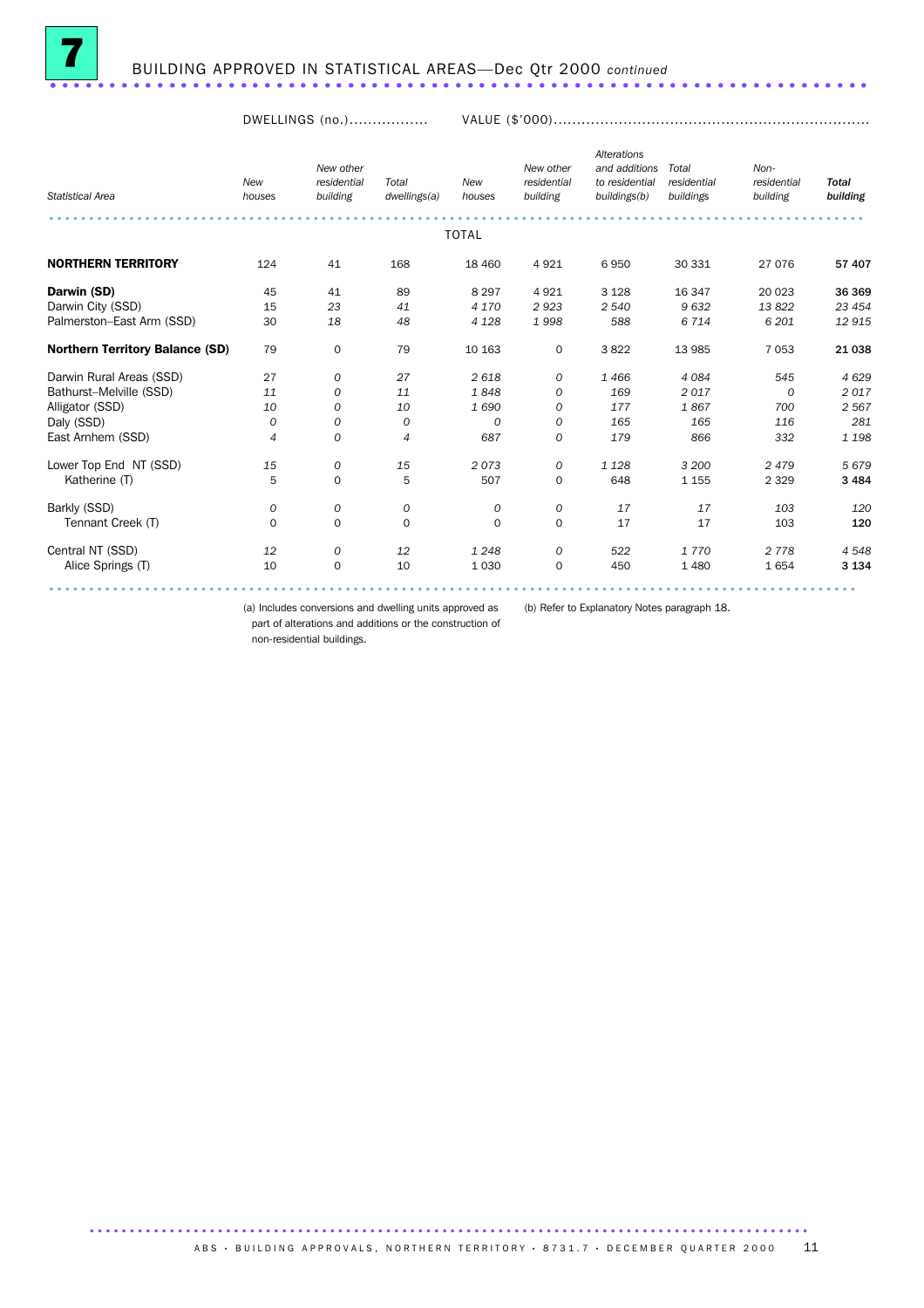# E X P L A N A T O R Y N O T E S

| INTRODUCTION       | 1 This publication presents monthly details of building work approved.                                                                                                                                                                                                                                                                                                                                                                                                                                                                                                                                                                                                                                                               |
|--------------------|--------------------------------------------------------------------------------------------------------------------------------------------------------------------------------------------------------------------------------------------------------------------------------------------------------------------------------------------------------------------------------------------------------------------------------------------------------------------------------------------------------------------------------------------------------------------------------------------------------------------------------------------------------------------------------------------------------------------------------------|
| SCOPE AND COVERAGE | <b>2</b> Statistics of building work approved are compiled from:                                                                                                                                                                                                                                                                                                                                                                                                                                                                                                                                                                                                                                                                     |
|                    | permits issued by licensed Private Building Certifiers or the Building Branch,<br>Northern Territory Department of Lands, Planning and Environment, in areas<br>subject to building control by those authorities;<br>contracts let or day labour work authorised by Commonwealth, State,<br>٠<br>semi-government and local government authorities;<br>major building approvals in areas not subject to normal administrative<br>٠<br>approval e.g. building on remote mine sites.                                                                                                                                                                                                                                                    |
|                    | 3 The scope of the survey comprises the following:                                                                                                                                                                                                                                                                                                                                                                                                                                                                                                                                                                                                                                                                                   |
|                    | construction of new buildings;<br>٠                                                                                                                                                                                                                                                                                                                                                                                                                                                                                                                                                                                                                                                                                                  |
|                    | alterations and additions to existing buildings;                                                                                                                                                                                                                                                                                                                                                                                                                                                                                                                                                                                                                                                                                     |
|                    | approved non-structural renovation and refurbishment work;                                                                                                                                                                                                                                                                                                                                                                                                                                                                                                                                                                                                                                                                           |
|                    | approved installation of integral building fixtures.<br>٠                                                                                                                                                                                                                                                                                                                                                                                                                                                                                                                                                                                                                                                                            |
|                    | 4 From July 1990, the statistics include:                                                                                                                                                                                                                                                                                                                                                                                                                                                                                                                                                                                                                                                                                            |
|                    | all approved new residential building valued at \$10,000 or more;                                                                                                                                                                                                                                                                                                                                                                                                                                                                                                                                                                                                                                                                    |
|                    | approved alterations and additions to residential building valued at \$10,000 or<br>more;                                                                                                                                                                                                                                                                                                                                                                                                                                                                                                                                                                                                                                            |
|                    | all approved non-residential building jobs valued at \$50,000 or more.<br>٠                                                                                                                                                                                                                                                                                                                                                                                                                                                                                                                                                                                                                                                          |
|                    | 5 Excluded from the statistics is construction activity not defined as building<br>(e.g. roads, bridges, railways, earthworks, etc.). Statistics for this activity can be<br>found in Engineering Construction Activity, Australia (Cat. no. 8762.0).                                                                                                                                                                                                                                                                                                                                                                                                                                                                                |
| VALUE DATA         | 6 Statistics on the value of building work approved are derived by aggregating the<br>estimated 'value of building work when completed' as reported on building<br>approval documents provided to local councils or building approval authorities.<br>Conceptually these value data should exclude the value of land and landscaping<br>but include site preparation costs. These estimates are usually a reliable indicator<br>of the completed value of 'houses'. However, for 'other residential buildings' and<br>'non-residential buildings', they can differ significantly from the completed value of<br>the building as final costs and contracts have not been established before council<br>approval is sought and gained. |
|                    | 7 The ABS generally accepts values provided by approving bodies. Every effort is<br>made to ensure data are provided on a consistent basis, however, there may be<br>instances where value reported does not reflect the building completion value. For<br>example, the reported value for most project homes is the contract price, which<br>may include the cost of site preparation and landscaping. In other cases where a<br>builder is contracted to construct a dwelling based on the owner's plans, the value<br>may only be the builder's costs. Some councils do not use the value on approval<br>documents, instead deriving a value based on floor area and type of structure.                                           |
|                    | 8 From July 2000, value data includes the Goods and Services tax (GST) for<br>residential and non-residential building approvals. The ABS has consulted with<br>councils and other approving authorities to ensure that approval values are<br>reported inclusive of the GST.                                                                                                                                                                                                                                                                                                                                                                                                                                                        |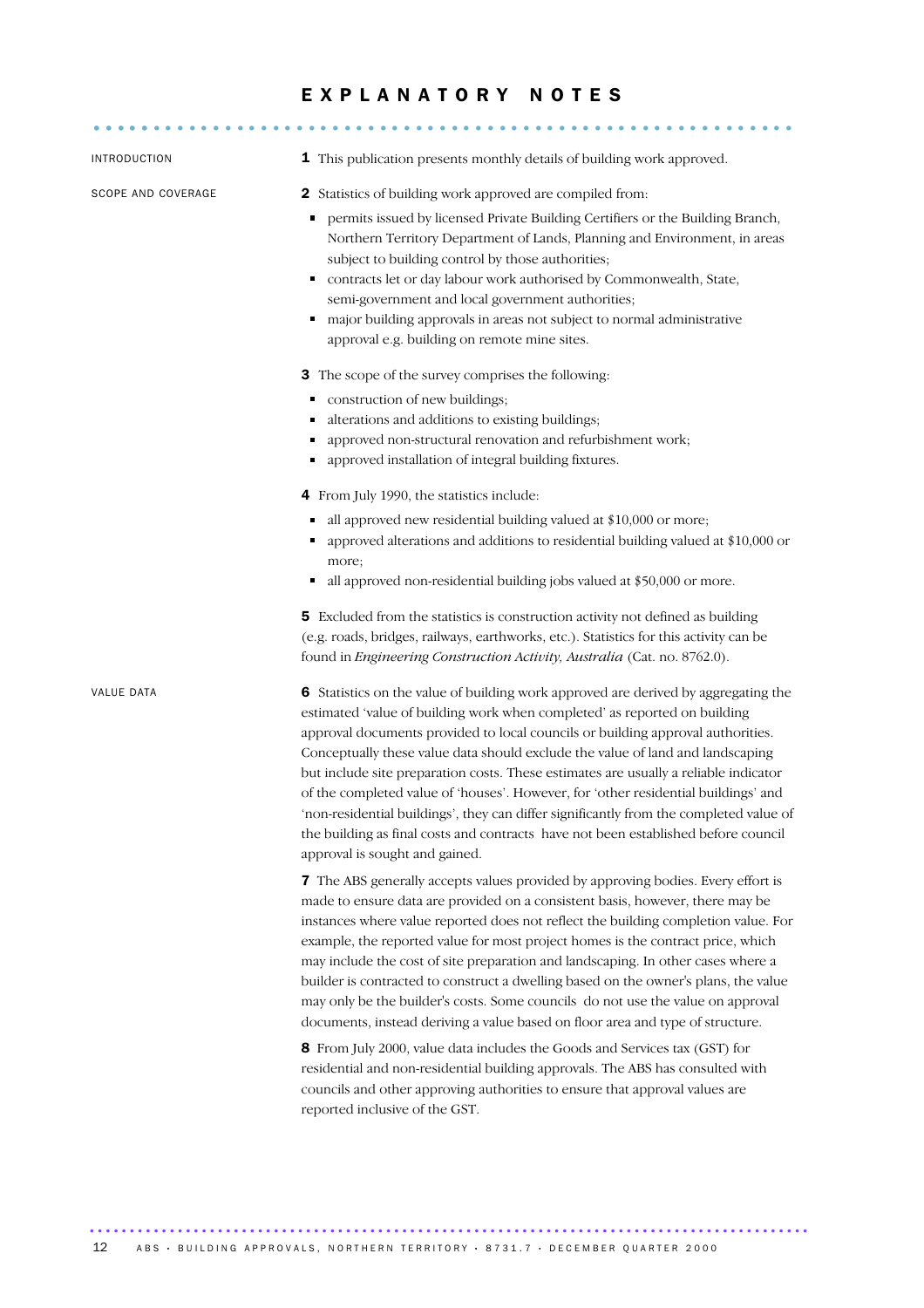# EXPLANATORY NOTES

........................................................... .....

| VALUE DATA continued            | 9 However, it is not certain that at present the GST is being reflected in all values.<br>In particular, councils that use floor area calculation to derive a value may not have<br>amended their formulae to take account of the GST and other price changes.<br>Where it has been identified by a council or other approving authority that<br>approvals submitted from its jurisdiction are on a GST-exclusive basis, the ABS has<br>made adjustments to the data to ensure that values are consistent with other data<br>collected and are inclusive of GST.<br>10 As building work approved before 1 July 2000 attracted GST on that portion of<br>the work not completed by 30 June it is likely, but not certain, that the value<br>reported on approvals documents submitted before 30 June included the GST.                                                                                                                                                                                                                                                                                                                                                                                                                                                                                                                                                                                                                                                                                                                                                                                                                                                                                                                                                                                                                                                                                                                                                                                                                                                           |
|---------------------------------|---------------------------------------------------------------------------------------------------------------------------------------------------------------------------------------------------------------------------------------------------------------------------------------------------------------------------------------------------------------------------------------------------------------------------------------------------------------------------------------------------------------------------------------------------------------------------------------------------------------------------------------------------------------------------------------------------------------------------------------------------------------------------------------------------------------------------------------------------------------------------------------------------------------------------------------------------------------------------------------------------------------------------------------------------------------------------------------------------------------------------------------------------------------------------------------------------------------------------------------------------------------------------------------------------------------------------------------------------------------------------------------------------------------------------------------------------------------------------------------------------------------------------------------------------------------------------------------------------------------------------------------------------------------------------------------------------------------------------------------------------------------------------------------------------------------------------------------------------------------------------------------------------------------------------------------------------------------------------------------------------------------------------------------------------------------------------------|
| OWNERSHIP                       | 11 Building ownership is classified as either public or private sector and is based<br>on the sector of intended owner of the completed building at the time of approval.<br>Residential buildings constructed by private sector builders under government<br>housing authority schemes are classified as public sector when the authority has<br>contracted, or intends to contract, to purchase the building on or before<br>completion. Buildings for Aboriginal Communities are included in the private<br>sector. However, if the building is owned by a Community Government Council it<br>will be included in the public sector.                                                                                                                                                                                                                                                                                                                                                                                                                                                                                                                                                                                                                                                                                                                                                                                                                                                                                                                                                                                                                                                                                                                                                                                                                                                                                                                                                                                                                                         |
| <b>BUILDING CLASSIFICATIONS</b> | 12 Building approvals are classified both by the Type of Building (e.g. 'house',<br>'factory') and by the Type of Work involved (e.g. 'new', 'alterations and additions'<br>and 'conversions'). These classifications are often used in conjunction with each<br>other in this publication and are defined in the Glossary.<br>13 The Type of Building classification refers to the intended major function of a<br>building. A building which is ancillary to other buildings or forms a part of a group<br>of related buildings is classified to the function of the specific building, not to the<br>function of the group as a whole.<br>14 An example is the treatment of building work approved for a factory complex.<br>For instance, a detached administration building would be classified to Offices, a<br>detached cafeteria building to Shops, while the factory buildings would be<br>classified to Factories.<br>15 An exception to this rule is the treatment of group accommodation buildings.<br>For example, a student accommodation building on a university campus would be<br>classified to Education.<br>16 In the case of a large multi-function building, which at the time of approval is<br>intended to have more than one purpose (e.g. a hotel/shops/casino project), the<br>ABS endeavours to split the approval details according to each main function.<br>17 Where this is not possible because separate details cannot be obtained, the<br>building is classified to the predominant function of the building on the basis of<br>the function which represents the highest proportion of the total value of the<br>project.<br>18 The Type of Work classification refers to the building activity carried out.<br>Conversion jobs are included within existing categories, as follows: in tables 1 and<br>7 the number of Conversions are included in the appropriate Type of Building<br>category, while the value of Conversions are included in the 'Alterations and<br>additions to residential buildings' category in tables 2, 5 and 7. |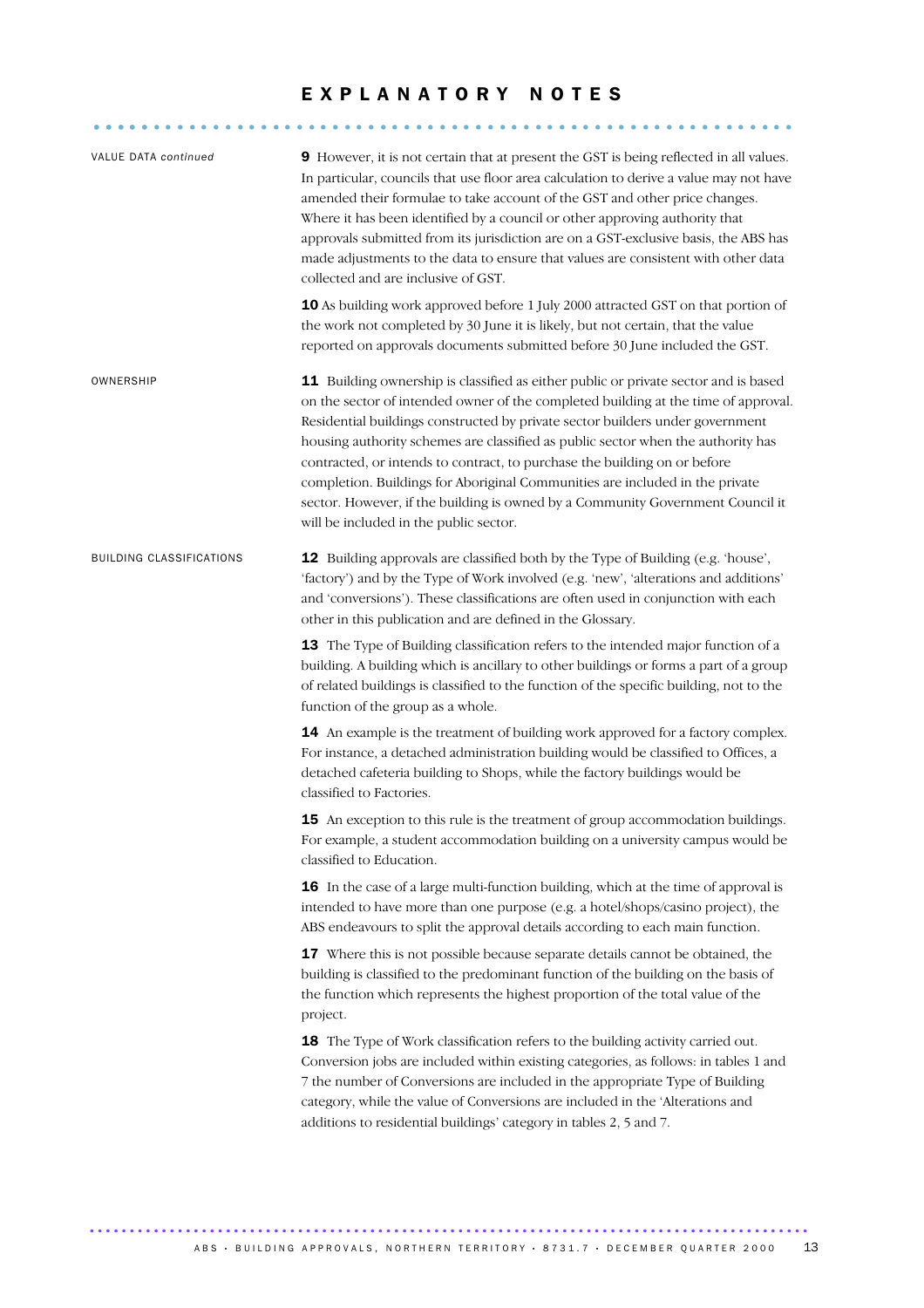# EXPLANATORY NOTES

| <b>TREND ESTIMATES</b>                                       | 19 Smoothing seasonally adjusted series reduces the impact of the irregular<br>component of the seasonally adjusted series and creates trend estimates. For<br>monthly series, these trend estimates are derived by applying a 13-term<br>Henderson-weighted moving average to all months of the seasonally adjusted<br>series except the last six months. Trend series are created for the last six months<br>by applying surrogates of the Henderson moving average to the seasonally<br>adjusted series. For further information, see Information Paper: A Guide to<br>Interpreting Time Series-Monitoring 'Trends': an Overview (Cat. no. 1348.0) or<br>contact the Assistant Director, Time Series Analysis on Canberra 02 6252 6076.                                                                                            |
|--------------------------------------------------------------|---------------------------------------------------------------------------------------------------------------------------------------------------------------------------------------------------------------------------------------------------------------------------------------------------------------------------------------------------------------------------------------------------------------------------------------------------------------------------------------------------------------------------------------------------------------------------------------------------------------------------------------------------------------------------------------------------------------------------------------------------------------------------------------------------------------------------------------|
|                                                              | 20 While the smoothing techniques described in paragraph 19 enable trend<br>estimates to be produced for the latest few periods, they do result in revisions to<br>the trend estimates as new data becomes available. Generally, revisions become<br>smaller over time and, after three months, usually have a negligible impact on the<br>series. Revisions to the original data and re-analysis of seasonal factors may also<br>lead to revisions to the trend.                                                                                                                                                                                                                                                                                                                                                                     |
| CHAIN VOLUME MEASURES                                        | 21 The chain volume measures appearing in this publication are annually<br>re-weighted chain Laspeyres indexes referenced to current price values in a chosen<br>reference year. The reference year will be updated annually in the September<br>publication. While current price estimates reflect both price and volume changes,<br>chain volume estimates measure changes in value after the direct effects of price<br>changes have been eliminated and therefore only reflect volume changes. The<br>direct impact of the GST is a price change, and hence is removed from chain<br>volume estimates.                                                                                                                                                                                                                            |
|                                                              | 22 Further information on the nature and concepts of chain volume measures is<br>contained in the ABS publication Information Paper: Introduction of Chain<br>Volume Measures in the Australian National Accounts (Cat. no. 5248.0).                                                                                                                                                                                                                                                                                                                                                                                                                                                                                                                                                                                                  |
| AUSTRALIAN STANDARD<br>GEOGRAPHICAL CLASSIFICATION<br>(ASGC) | 23 Area statistics are now being classified to the Australian Standard<br>Geographical Classification (ASGC), 2000 Edition (Cat. no. 1216.0), effective from<br>1 July 2000, and ASGC terminology has been adopted in the presentation of<br>building statistics.                                                                                                                                                                                                                                                                                                                                                                                                                                                                                                                                                                     |
| UNPUBLISHED DATA                                             | 24 The ABS can also provide some unpublished building approvals data. At<br>Statistical Local Area and Collection District, this includes new houses, floor area,<br>material of outer wall, floor and roof. A charge may be made for providing<br>unpublished data.                                                                                                                                                                                                                                                                                                                                                                                                                                                                                                                                                                  |
| RELATED PUBLICATIONS                                         | 25 Users may also wish to refer to the following publications:<br>Building Activity, Australia (Cat. no. 8752.0)<br>٠<br>Building Activity, Australia: Dwelling Unit Commencements (Cat. no. 8750.0)<br>Building Activity, Building Work Done, Australia (Cat. no 8755.0)<br>Ξ<br>Building Activity, Northern Territory (Cat. no. 8752.7)<br>Building Approvals, Australia (Cat. no. 8731.0)<br>Engineering Construction Activity, Australia (Cat. no. 8762.0)<br>п<br>House Price Indexes: Eight Capital Cities (Cat. no. 6416.0)<br>Housing Finance for Owner Occupation, Australia (Cat. no. 5609.0)<br>Price Index of Materials Used in House Building, Six State Capital Cities<br>п<br>(Cat. no. 6408.0)<br>Price Index of Materials Used in Building Other than House Building,<br>Six State Capital Cities (Cat. no. 6407.0). |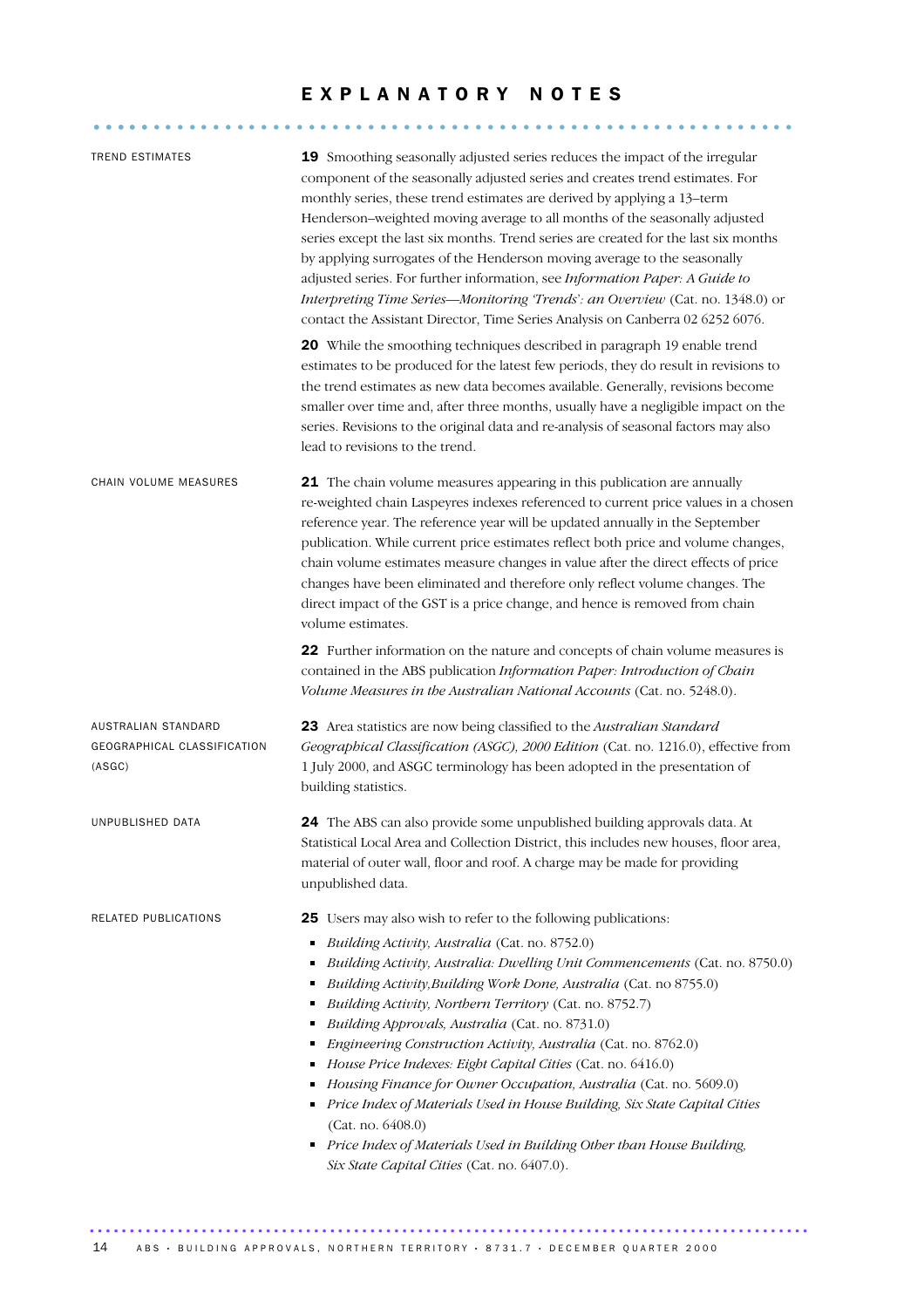# EXPLANATORY NOTES

........................................................... .....

| RELATED PUBLICATIONS continued |            | <b>26</b> While building approvals value series are shown inclusive of GST, this is<br>different to the value series shown in the Building Activity publications<br>(Cat. nos 8752.0, 8752.7 and 8755.0), in which residential work will be published<br>inclusive of GST and non-residential work exclusive of GST. In the <i>Engineering</i><br>Construction Activity, Australia (Cat. no. 8762.0) all values will exclude GST. |
|--------------------------------|------------|-----------------------------------------------------------------------------------------------------------------------------------------------------------------------------------------------------------------------------------------------------------------------------------------------------------------------------------------------------------------------------------------------------------------------------------|
| ROUNDING                       |            | <b>27</b> When figures have been rounded, discrepancies may occur between sums of<br>the component items and totals.                                                                                                                                                                                                                                                                                                              |
| SYMBOLS AND OTHER USAGES       | n.a.       | not available                                                                                                                                                                                                                                                                                                                                                                                                                     |
|                                | SD.        | <b>Statistical Division</b>                                                                                                                                                                                                                                                                                                                                                                                                       |
|                                | <b>SSD</b> | Statistical Subdivision                                                                                                                                                                                                                                                                                                                                                                                                           |
|                                | T          | Town                                                                                                                                                                                                                                                                                                                                                                                                                              |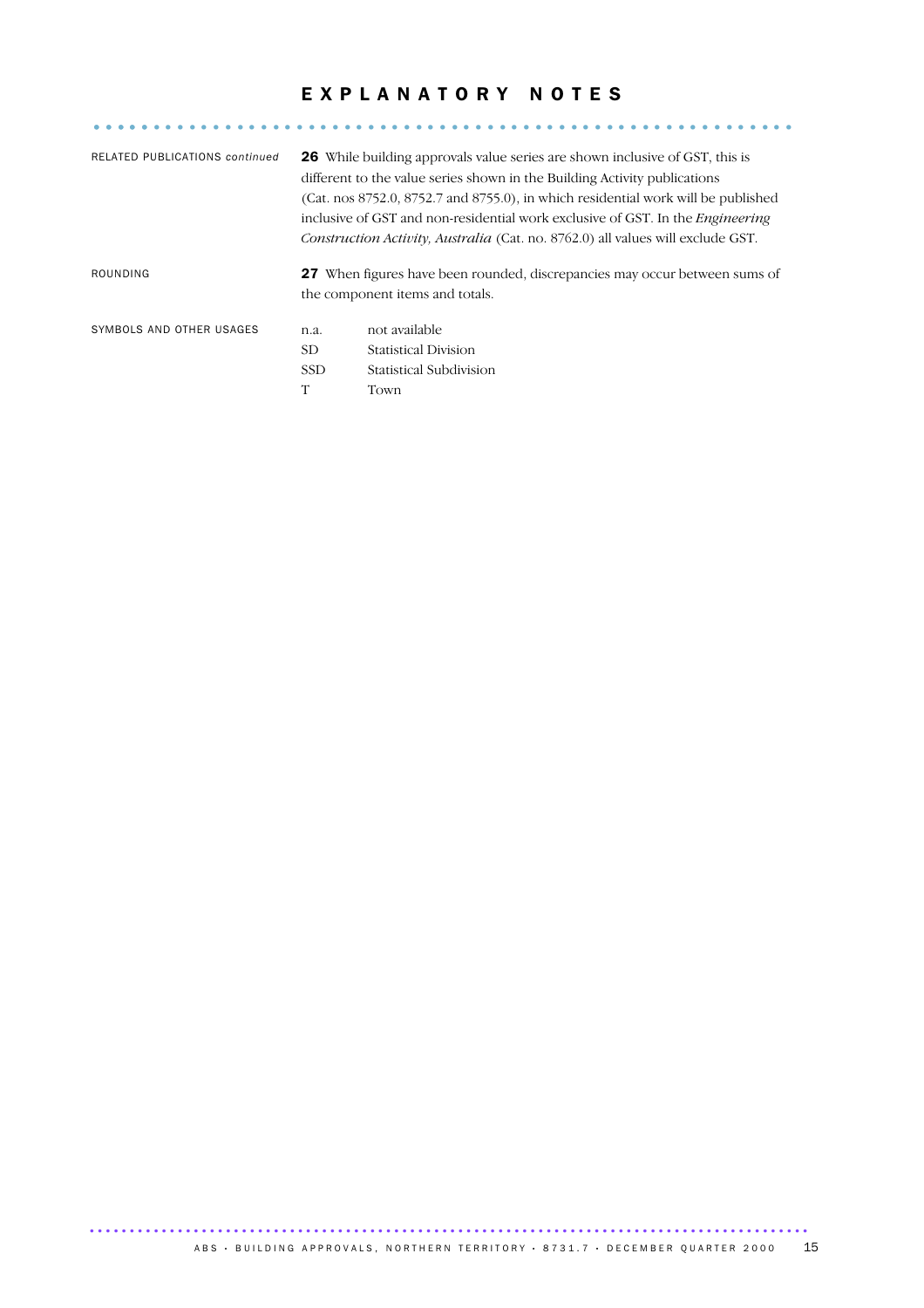## G L O S S A R Y

.......................................................... .......

| Alterations and additions                             | Building activity carried out on existing buildings. Includes adding to or<br>diminishing floor area, altering the structural design of a building and affixing<br>rigid components which are integral to the functioning of the building.                                                                                                                                                                                                                                                                                                                                                                                                                                                                                                                                                                                                 |
|-------------------------------------------------------|--------------------------------------------------------------------------------------------------------------------------------------------------------------------------------------------------------------------------------------------------------------------------------------------------------------------------------------------------------------------------------------------------------------------------------------------------------------------------------------------------------------------------------------------------------------------------------------------------------------------------------------------------------------------------------------------------------------------------------------------------------------------------------------------------------------------------------------------|
| Alterations and additions to<br>residential buildings | Alterations and additions carried out on existing residential buildings, which may<br>result in the creation of new dwelling units. See also Explanatory Notes<br>paragraph 18.                                                                                                                                                                                                                                                                                                                                                                                                                                                                                                                                                                                                                                                            |
| <b>Building</b>                                       | A building is a rigid, fixed and permanent structure which has a roof. Its intended<br>purpose is primarily to house people, plant, machinery, vehicles, goods or<br>livestock. An integral feature of a building's design is the provision for regular<br>access by persons in order to satisfy its intended use.                                                                                                                                                                                                                                                                                                                                                                                                                                                                                                                         |
| Conversion                                            | Building activity which converts a non-residential building to a residential<br>building, e.g. conversion of a warehouse to residential apartments. Conversion is<br>considered to be a special type of alteration, and these jobs have been separately<br>identified as such from the July 1996 reference month. See also Explanatory<br>Notes paragraph 18.                                                                                                                                                                                                                                                                                                                                                                                                                                                                              |
| Dwelling unit                                         | A dwelling unit is a self-contained suite of rooms, including cooking and bathing<br>facilities and intended for long-term residential use. Regardless of whether they<br>are self-contained or not, units within buildings offering institutional care<br>(e.g. hospitals) or temporary accommodation (e.g. motels, hostels and holiday<br>apartments) are not defined as dwelling units. Such units are included in the<br>appropriate category of non-residential building approvals. Dwelling units can be<br>created in one of four ways: through new work to create a residential building;<br>through alteration/addition work to an existing residential building; through<br>either new or alteration/addition work on non-residential building or through<br>conversion of a non-residential building to a residential building. |
| Educational                                           | Includes schools, colleges, kindergartens, libraries, museums and universities.                                                                                                                                                                                                                                                                                                                                                                                                                                                                                                                                                                                                                                                                                                                                                            |
| Entertainment and<br>recreational                     | Includes clubs, cinemas, sport and recreation centres.                                                                                                                                                                                                                                                                                                                                                                                                                                                                                                                                                                                                                                                                                                                                                                                     |
| Factories                                             | Includes paper mills, oil refinery buildings, brickworks and powerhouses.                                                                                                                                                                                                                                                                                                                                                                                                                                                                                                                                                                                                                                                                                                                                                                  |
| Flats, units or apartments                            | Dwellings not having their own private grounds and usually sharing a common<br>entrance, foyer or stairwell.                                                                                                                                                                                                                                                                                                                                                                                                                                                                                                                                                                                                                                                                                                                               |
| Health                                                | Includes hospitals, nursing homes, surgeries, clinics and medical centres.                                                                                                                                                                                                                                                                                                                                                                                                                                                                                                                                                                                                                                                                                                                                                                 |
| Hotels, motels and other short<br>term accommodation  | Includes hostels, boarding houses, guest houses, and holiday apartment<br>buildings.                                                                                                                                                                                                                                                                                                                                                                                                                                                                                                                                                                                                                                                                                                                                                       |
| House                                                 | A house is a detached building primarily used for long term residential purposes.<br>It consists of one dwelling unit. For instance, detached 'granny flats' and<br>detached dwelling units (e.g. caretakers residences) associated with a<br>non-residential building are defined as houses.                                                                                                                                                                                                                                                                                                                                                                                                                                                                                                                                              |
| Miscellaneous                                         | Includes justice and defence buildings, welfare and charitable homes, prisons and<br>reformatories, maintenance camps, farming and livestock buildings, veterinary<br>clinics, child-minding centres, police stations and public toilets.                                                                                                                                                                                                                                                                                                                                                                                                                                                                                                                                                                                                  |
| New building work                                     | Building activity which will result in the creation of a building which previously<br>did not exist.                                                                                                                                                                                                                                                                                                                                                                                                                                                                                                                                                                                                                                                                                                                                       |
|                                                       |                                                                                                                                                                                                                                                                                                                                                                                                                                                                                                                                                                                                                                                                                                                                                                                                                                            |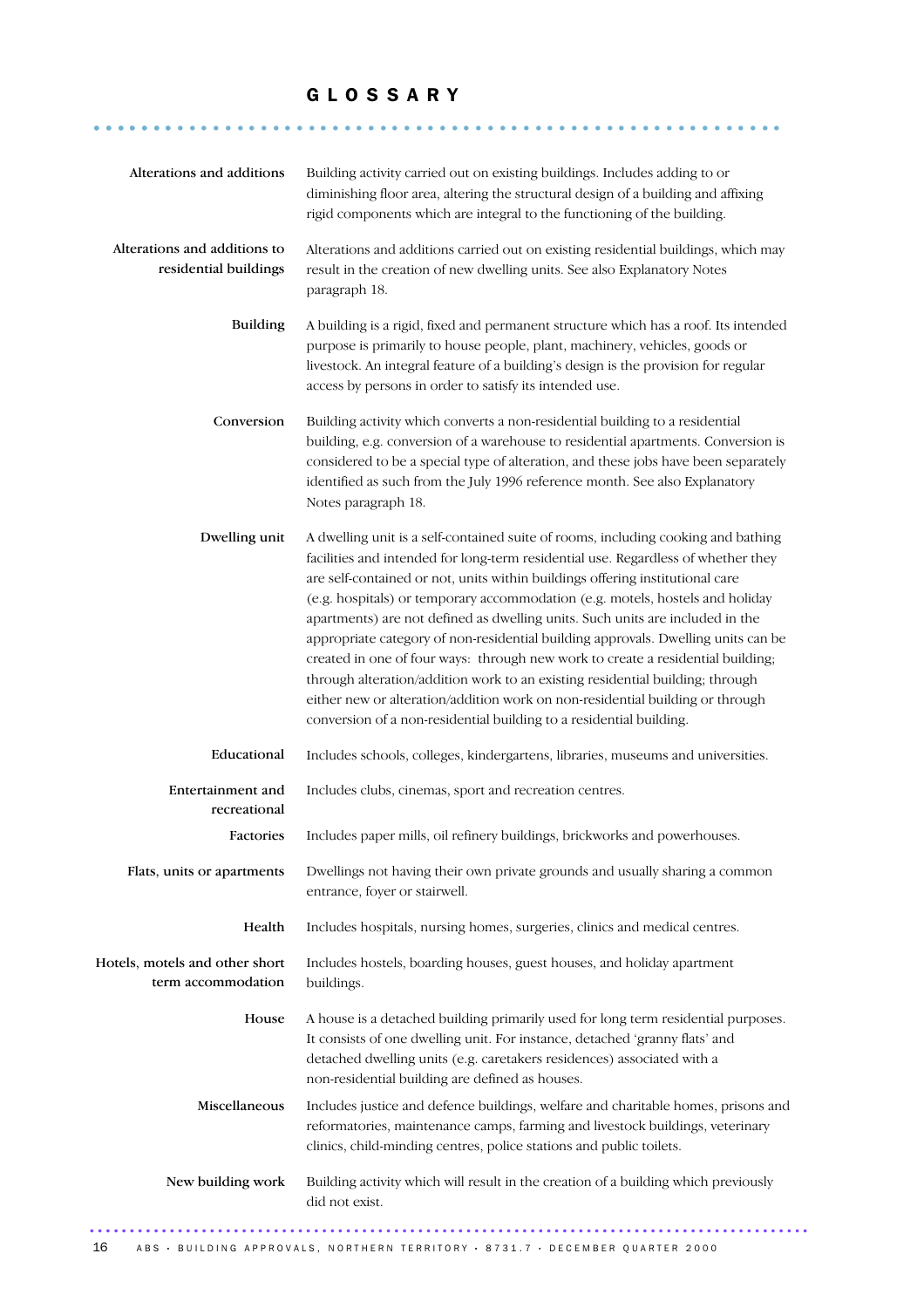## G L O S S A R Y

.......................................................... .......

| New other residential<br>buildings                  | Building activity which will result in the creation of a residential building other<br>than a house, which previously did not exist.                                                                                                                                                                                                                                                                                                                                                                                                                                                                                                                                                                                                                                                                                                                            |
|-----------------------------------------------------|-----------------------------------------------------------------------------------------------------------------------------------------------------------------------------------------------------------------------------------------------------------------------------------------------------------------------------------------------------------------------------------------------------------------------------------------------------------------------------------------------------------------------------------------------------------------------------------------------------------------------------------------------------------------------------------------------------------------------------------------------------------------------------------------------------------------------------------------------------------------|
| New residential                                     | Building activity which will result in the creation of any residential building<br>(house or other residential) which previously did not exist.                                                                                                                                                                                                                                                                                                                                                                                                                                                                                                                                                                                                                                                                                                                 |
| Non-residential building                            | A non-residential building is primarily intended for purposes other than long<br>term residential purposes. Note that, on occasions, one or more dwelling units<br>may be created through non-residential building activity. Prior to the April 1998<br>issue of this publication, they have been included in the 'Conversions, etc.'<br>column in tables showing dwelling units approved. They are now identified<br>separately (e.g. see table 7). However, the value of these dwelling units cannot be<br>separated out from that of the non-residential building which they are part of,<br>therefore the value associated with these remain in the appropriate<br>Non-residential category.                                                                                                                                                                |
| Offices                                             | Includes banks, post offices and council chambers.                                                                                                                                                                                                                                                                                                                                                                                                                                                                                                                                                                                                                                                                                                                                                                                                              |
| Other business premises                             | Includes warehouses, service stations, transport depots and terminals, electricity<br>substation buildings, telephone exchanges, broadcasting and film studios.                                                                                                                                                                                                                                                                                                                                                                                                                                                                                                                                                                                                                                                                                                 |
| Other dwellings                                     | Includes all dwellings other than houses. They can be created by: the creation of<br>new other residential buildings (e.g. flats); alteration/addition work to an existing<br>residential building; either new or alteration/addition work on a non-residential<br>building; conversion of a non-residential building to a residential building<br>creating more than one dwelling unit.                                                                                                                                                                                                                                                                                                                                                                                                                                                                        |
| Other residential building                          | An other residential building is a building other than a house primarily used for<br>long-term residential purposes. An other residential building contains more than<br>one dwelling unit. Other residential buildings are coded to the following<br>categories: semi-detached, row or terrace house or townhouse with one storey;<br>semi-detached, row or terrace house or townhouse with two or more storeys;<br>flat, unit or apartment in a building of one or two storeys; flat, unit or apartment<br>in a building of three storeys; flat, unit or apartment in a building of four or more<br>storeys; flat, unit or apartment attached to a house; other/number of storeys<br>unknown. The latter two categories are included with the semi-detached, row or<br>terrace house or townhouse with one storey category in table 9 of this<br>publication. |
| Religious                                           | Includes convents, churches, temples, mosques, monasteries and noviciates.                                                                                                                                                                                                                                                                                                                                                                                                                                                                                                                                                                                                                                                                                                                                                                                      |
| Residential building                                | A residential building is a building consisting of one or more dwelling units.<br>Residential buildings can be either houses or other residential buildings.                                                                                                                                                                                                                                                                                                                                                                                                                                                                                                                                                                                                                                                                                                    |
| Semi-detached, row or terrace<br>houses, townhouses | Dwellings having their own private grounds with no other dwellings above or<br>below.                                                                                                                                                                                                                                                                                                                                                                                                                                                                                                                                                                                                                                                                                                                                                                           |
| Shops                                               | Includes retail shops, restaurants, taverns and shopping arcades.                                                                                                                                                                                                                                                                                                                                                                                                                                                                                                                                                                                                                                                                                                                                                                                               |